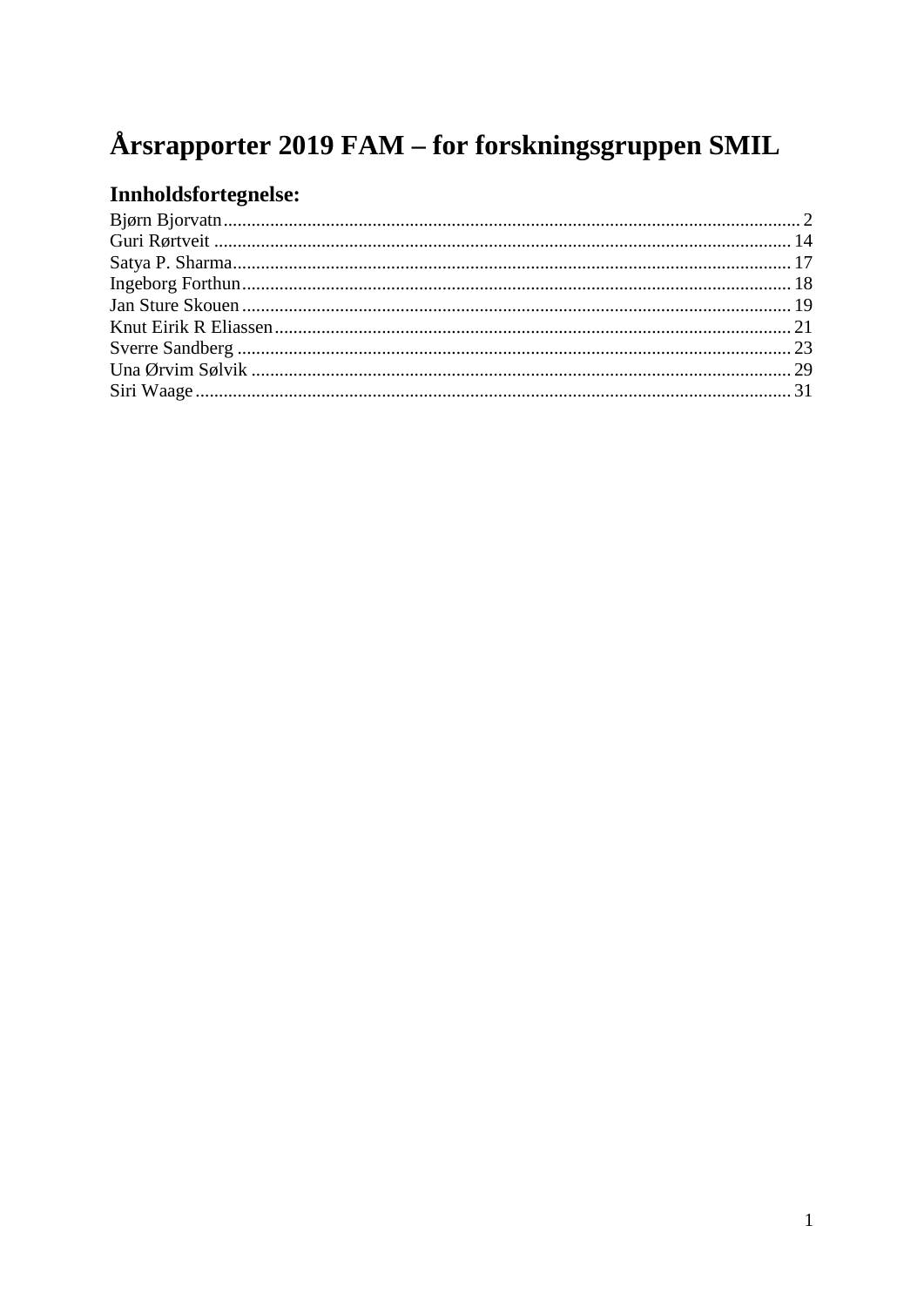## <span id="page-1-0"></span>**NAVN: Bjørn Bjorvatn Stilling og % i FAM i 2019: Professor 60%, hvorav 50% er frikjøpt for å lede koordinerende enhet i PraksisNett Forskningsgruppe: SMIL**

#### **Vitenskapelige publikasjoner (med referee-bedømming)**

- 1. Wilhelmsen-Langeland A, Saxvig IW, Johnsen EH, Marszalek MA, Andersen MIW, Sætre VK, Lundervold AJ, Vedaa Ø, Nordhus IH, Pallesen S, Bjorvatn B. Patients with delayed sleep-wake phase disorder show poorer executive functions compared to good sleepers. Sleep Medicine 2019; 54: 244-249. PMID: 30590307. Nivå 1.
- 2. Hagatun S, Vedaa Ø, Nordgreen T, Smith ORF, Pallesen S, Havik OE, Bjorvatn B, Thorndike FP, Ritterband LM, Sivertsen B. The short-term efficacy of an unguided internet-based cognitive-behavioral therapy for adults with insomnia: A randomized controlled trial with a 6-month nonrandomized follow-up. Behavioral Sleep Medicine 2019; 17: 137-155. PMID: 28345961. Nivå 1.
- 3. Hjørleifsson S, Bjorvatn B, Meland E, Rørtveit G, Hannestad YS, Bondevik GT. The when and how of the gynaecological examination. A survey among Norwegian general practitioners. Scandinavian Journal of Primary Health Care 2019; 37: 264-270. PMID: 31140330. Nivå 1.
- 4. Katsifaraki M, Nilsen KB, Christensen JO, Wærsted M, Knardahl S, Bjorvatn B, Härmä M, Matre D. Sleep duration mediates abdominal and lower-extremity pain after nigh work in nurses. International Archives of Occupational and Environmental Health 2019; 92: 415-422. PMID: 30417278. Nivå 1.
- 5. Vedaa Ø, Pallesen S, Erevik E, Svensen E, Waage S, Bjorvatn B, Sivertsen B, Harris A. Long working hours are inversely related to sick leave in the following 3 months: a 4-year registry study. International Archives of Occupational and Environmental Health 2019; 92: 457-466. PMID: 30406330. Nivå 1.
- 6. Zakariassen E, Waage S, Harris A, Gatterbauer-Trischler P, Lang B, Voelckel W, Pallesen S, Bjorvatn B. Causes and management of sleepiness among pilots in a Norwegian and an Austrian Air Ambulance service – a comparative study. Air Medical Journal 2019; 38: 25- 29. Nivå 1. PMID: 30711081.
- 7. Lowden A, Öztürk G, Reynolds A, Bjorvatn B. Working Time Society consensus statements: Evidence based interventions using light to improve circadian adaptation to working hours. Industrial Health 2019; 57: 213-227. PMID: 30700675.
- 8. Garde AH, Harris A, Vedaa Ø, Bjorvatn B, Hansen J, Hansen ÅM, Kolstad HA, Koskinen A, Pallesen S, Ropponen A, Härmä M. Working hour characteristics and schedules among nurses in three Nordic countries – a comparative study using payroll data. BMC Nursing 2019; 18: 12. PMID: 30962763.
- 9. Vedaa Ø, Harris A, Erevik EK, Waage S, Bjorvatn B, Sivertsen B, Moen BE, Pallesen S.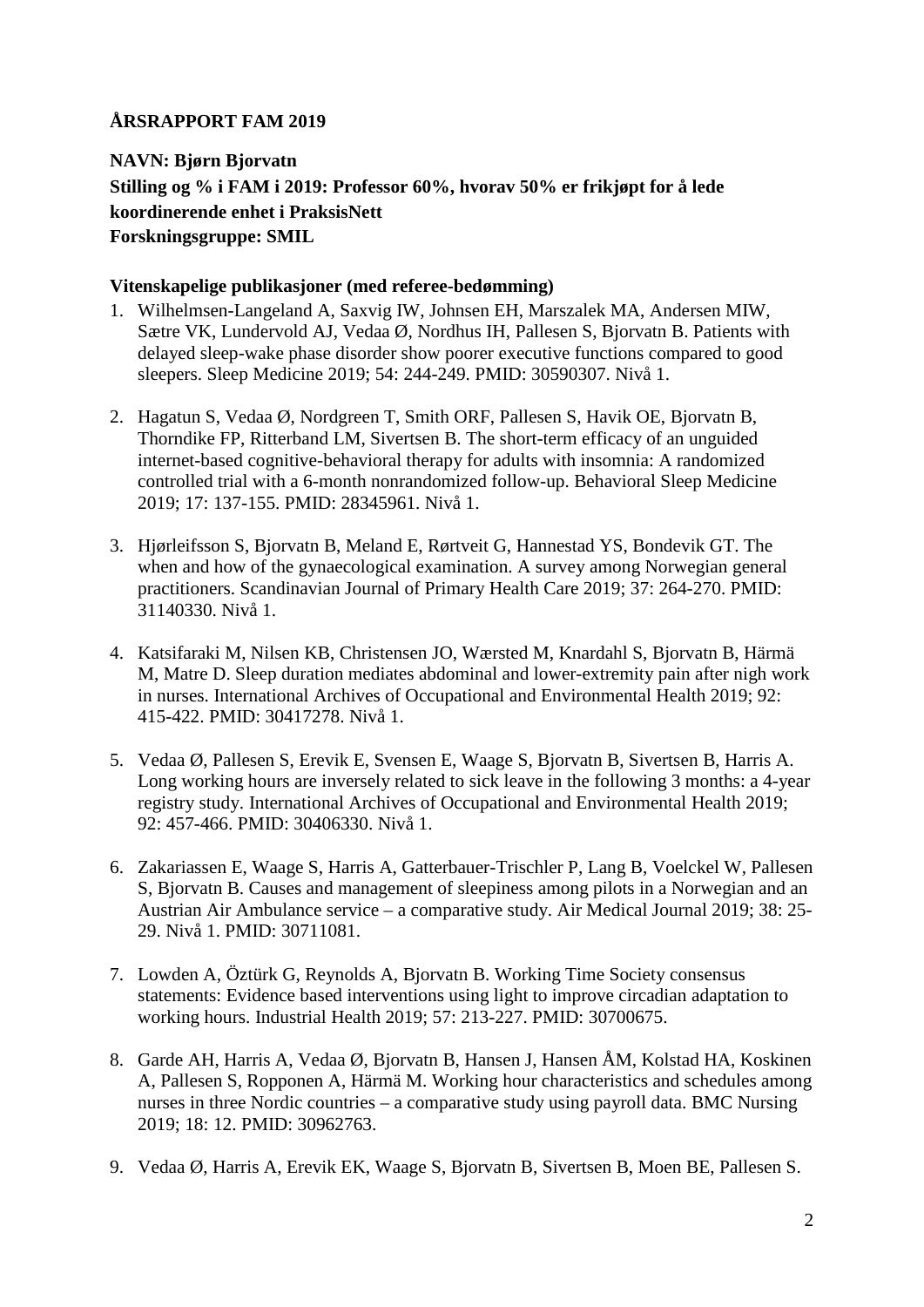Short rest between shifts (quick returns) and night work are associated with work related accidents. International Archives of Occupational and Environmental Health 2019; 92: 829-835. PMID: 30879132. Nivå 1.

- 10. Sørengaard TA, Karlsen H, Langvik E, Pallesen S, Bjorvatn B, Waage S, Moen BE, Saksvik-Lehouillier I. Insomnia as a partial mediator in the relationship between personality and future symptoms of anxiety and depression among nurses. Frontiers in Psychology 2019; 10: 901. PMID: 31105623. Nivå 2.
- 11. Steine IM, Skogen JC, Krystal JH, Winje D, Milde AM, Grønli J, Nordhus IH, Bjorvatn B, Pallesen S. Insomnia symptom trajectories among adult survivors of childhood sexual abuse: A longitudinal study. Child Abuse & Neglect 2019; 93: 263-276. PMID: 31129428.
- 12. Hetlevik Ø, Garre-Fivelsdal GD, Bjorvatn B, Hjørleifsson S, Ruths S. Patient-reported depression treatment and future preferences: an observational study in general practice. Family Practice 2019; 36: 771-777. PMID: 31215999. Nivå 2.
- 13. Flaa TA, Harris A, Bjorvatn B, Gundersen H, Zakariassen E, Pallesen S, Waage S. Sleepiness among personnel in the Norwegian air ambulance service. International Archives of Occupational and Environmental Health 2019; 92: 1121-1130. PMID: 31183552. Nivå 1.
- 14. Stangenes KM, Hysing M, Elgen IB, Halvorsen T, Markestad T, Bjorvatn B. Sleep problems are associated with behavioural problems and respiratory health in children born extremely preterm. A parental questionnaire study. BMJ Peadiatrics Open 2019; 3: e000534. PMID: 31549000.
- 15. Buchvold HV, Pallesen S, Waage S, Moen BE, Bjorvatn B. Shift work and lifestyle factors: A 6-year follow-up study among nurses. Frontiers in Public Health 2019; 7: 281. PMID: 31750282.
- 16. Saxvig IW, Wilhelmsen-Langeland A, Pallesen S, Nordhus IH, Vedaa Ø, Bjorvatn B. Habitual sleep, social jetlag and reaction time in youths with delayed sleep-wake phase disorder. A case-control study. Frontiers in Psychology 2019; 10: 2569. PMID: 31781012. Nivå 2.
- 17. Baglioni C., Altena E, Bjorvatn B, Blom K, Bos T, Bothelius K, Devoto A, Espie C, Frase L, Gavriloff D, Hion T, Hoflehner A, Holzinger B, Järnefelt H, Jernelöv S, Johann A, Lombardo C, Nissen C, Palagini L, Peeters G, Perlis ML, Posner D, Schlarb A, Spiegelhalder K, Wichniak A, Riemann D. The European Academy for cognitivebehavioural therapy for insomnia: An initiative of the European Insomnia Network to promote implementation and dissemination of treatment. Journal of Sleep Research 2019; Dec 19: e12967. PMID: 31856367.
- 18. Matre D, Nilsen KB, Katsifaraki M, Waage S, Pallesen S, Bjorvatn B. Pain complaints are associated with quick returns and insomnia among Norwegian nurses, but do not differ between shift workers and day only workers. International Archives of Occupational and Environmental Health in press. PMID: 31691014.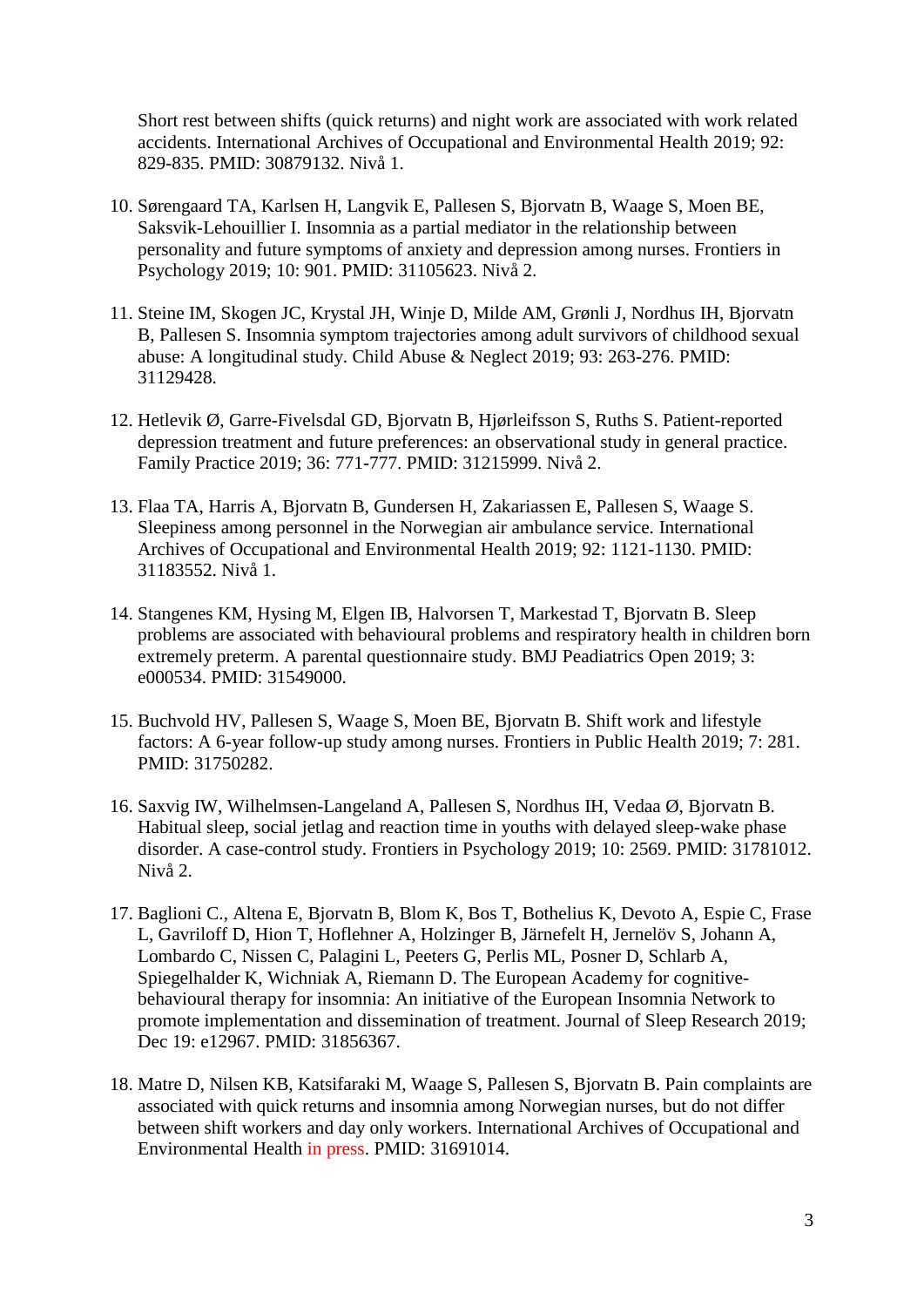19. Fetveit A, Straand J, Bjorvatn B, Kristoffersen ES. Self-reported sleeplessness in 12,655 persons living in the north of Norway: The Tromsø study. Sleep Science 2019; 12: 147- 155. PMID: 31890089. Nivå 1.

#### **Andre publikasjoner (inkludert bøker, bokkapitler, kronikker, abstrakter o.l.).**

- 1. Bjorvatn B. Obstruktiv søvnapnè. [http://nevro.legehandboka.no/handboken/sykdommer/sovnsykdommer/sykdommer](http://nevro.legehandboka.no/handboken/sykdommer/sovnsykdommer/sykdommer-og-symptomer/obstruktiv-sovnapne/)[og-symptomer/obstruktiv-sovnapne/](http://nevro.legehandboka.no/handboken/sykdommer/sovnsykdommer/sykdommer-og-symptomer/obstruktiv-sovnapne/) NEL – Nevrologi. 2019.
- 2. Bjorvatn B. Insomni. [http://nevro.legehandboka.no/handboken/sykdommer/sovnsykdommer/sykdommer](http://nevro.legehandboka.no/handboken/sykdommer/sovnsykdommer/sykdommer-og-symptomer/insomni/)[og-symptomer/insomni/](http://nevro.legehandboka.no/handboken/sykdommer/sovnsykdommer/sykdommer-og-symptomer/insomni/) NEL – Nevrologi. 2019.
- 3. Bjorvatn B. Forsinket søvnfaselidelse. [http://nevro.legehandboka.no/handboken/sykdommer/sovnsykdommer/sykdommer](http://nevro.legehandboka.no/handboken/sykdommer/sovnsykdommer/sykdommer-og-symptomer/forsinket-sovnfaselidelse/)[og-symptomer/forsinket-sovnfaselidelse/](http://nevro.legehandboka.no/handboken/sykdommer/sovnsykdommer/sykdommer-og-symptomer/forsinket-sovnfaselidelse/) NEL – Nevrologi. 2019.
- 4. Bjorvatn B. Parasomnier. [http://nevro.legehandboka.no/handboken/sykdommer/sovnsykdommer/sykdommer](http://nevro.legehandboka.no/handboken/sykdommer/sovnsykdommer/sykdommer-og-symptomer/parasomnier/)[og-symptomer/parasomnier/](http://nevro.legehandboka.no/handboken/sykdommer/sovnsykdommer/sykdommer-og-symptomer/parasomnier/) NEL – Nevrologi. 2019.
- 5. Bjorvatn B, Kristoffersen ES, Halvorsen PA, Fors EA, Nilsen S, Rørtveit G. Ny infrastruktur for allmennmedisinsk forskning. Tidsskrift for Den norske legeforening 2019; 139: 24-26. PMID: 30644691.
- 6. Bjorvatn B, Pallesen S. Søvnsykdommer. I: Nevrologi og nevrokirurgi. Fra barn til voksen, 7. utg. Red: Helseth, Rootwelt og Harbo. Fagbokforlaget 2019, s. 391-401. ISBN: 978-82-450-2473-9.
- 7. Romslo JE, Bjorvatn B. Trøtthet utgjør en sikkerhetsrisiko. Sykepleien.no 2019 <https://sykepleien.no/meninger/innspill/2019/02/trotthet-utgjor-en-sikkerhetsrisiko>
- 8. Bjorvatn B. Skiftarbeid og søvn. Slik mestrer du nattarbeid og uregelmessig arbeidstid. Fagbokforlaget 2019, 174 sider. ISBN: 978-82-450-2523-1.
- 9. Bjorvatn B. Prioriterer du å få nok søvn? Mediaplanet, utgitt i Dagbladet 2019.
- 10. Romslo JE, Bjorvatn B. Ikke undervurder betydningen av en god natts søvn. Bergensavisen 2019, 28. februar.
- 11. Engstrøm M, Aarrestad S, Eldøen G, Alme A, Bjørge T, Miljeteig H, Bjorvatn B, Knudsen S, Indrekvam S, Nilsen KB. Anbefalinger for utførelse av objektive søvnundersøkelser. SØVN 2019; 11(1): 8-13.
- 12. Bjorvatn B. Hvordan ivaretar Nasjonal kompetansetjeneste for søvnsykdommer sitt mandat? SØVN 2019; 11(1): 4-5.
- 13. Bjorvatn B. Søvnapne (revidert). Fagarbeider for Norsk Elektronisk Legehåndbok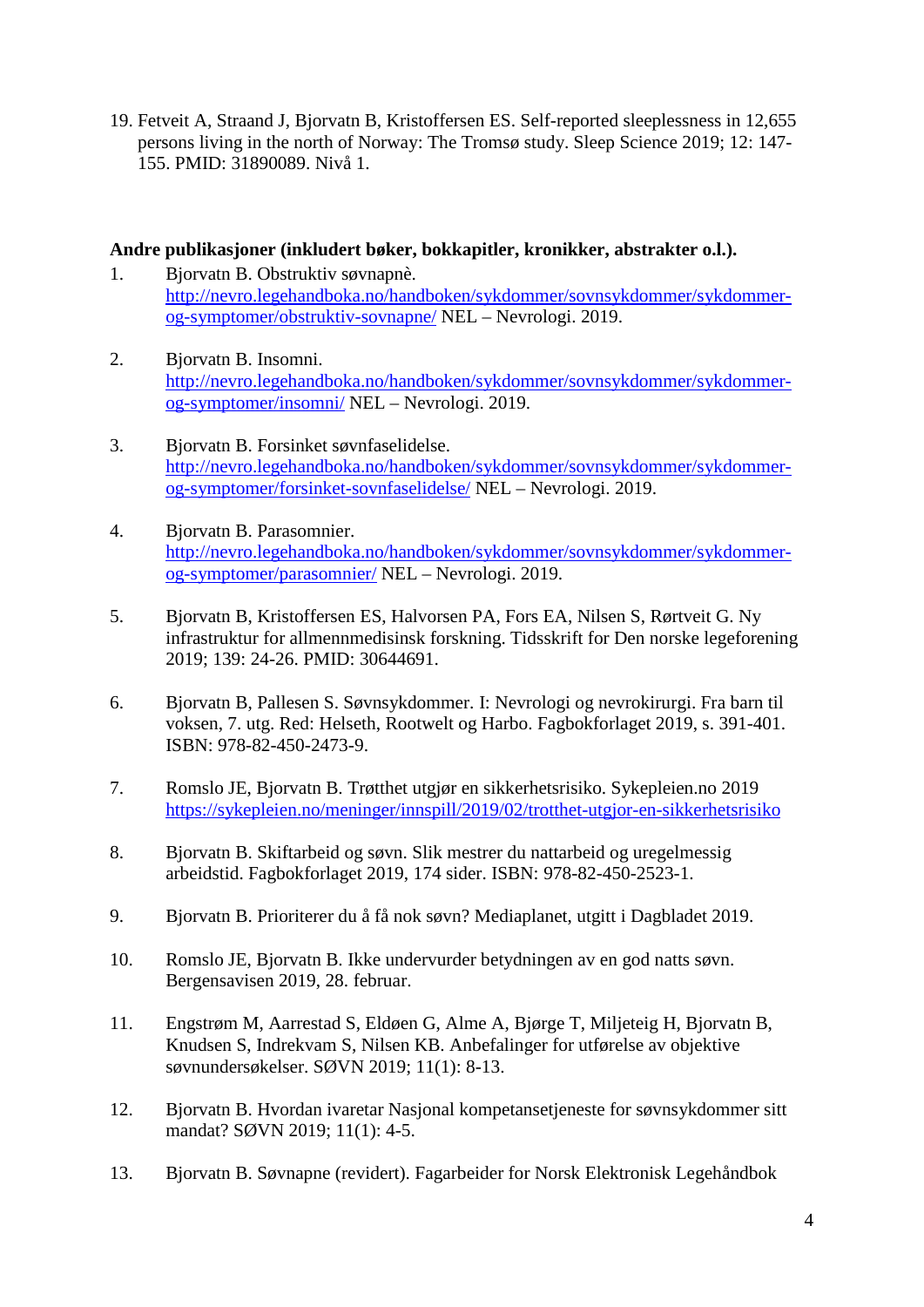(NEL), 2019.

- 14. Aasnæs TW, Waage S, Blytt KM, Bjorvatn B. Evaluering av Nasjonal søvnkonferanse og tidsskriftet SØVN. SØVN 2019; 11(2): 16-19.
- 15. Bjorvatn B. God helse gjennom bedre søvn. SØVN 2019; 11(2): 4-5.

Resten er abstrakter:

- 16. Hetlevik Ø, Garre-Fivelsdal GD, Bjorvatn B, Hjørleifsson S, Ruths S. Patient-reported treatment preferences in case of future depression. Nordisk kongress i allmennmedisin. Danmark 2019.
- 17. Katsifaraki M, Nilsen KB, Christensen JO, Wærsted M, Knardahl S, Bjorvatn B, Härmä M, Matre D. The association between shift intensity and headache in nurses. SASP conference, Oslo april 2019.
- 18. Blytt KM, Flo E, Erdal A, Bjorvatn B, Husebo B. Pain, depression and their association with sleep in nursing home patients with advanced dementia – a crosssectional study. Nordic Sleep Conference, Oslo, 2019.
- 19. Flaa TA, Harris A, Bjorvatn B, Gundersen H, Zakariassen E, Pallesen S, Waage S. Sleepiness among personnel in the Norwegian air ambulance service. Nordic Sleep Conference, Oslo, 2019.
- 20. Lundetræ RS, Saxvig IW, Lehmann S, Bjorvatn B. Effect of continuous positive airway pressure treatment on anxiety and depression in patients with obstructive sleep apnea. Nordic Sleep Conference, Oslo, 2019.
- 21. Buchvold H, Pallesen S, Waage S, Moen BE, Bjorvatn B. Shift work and lifestyle factors: A six-year follow-up study among nurses. Nordic Sleep Conference, Oslo, 2019.
- 22. Stangenes K, Hysing M, Elgen IB, Halvorsen T, Markestad T, Bjorvatn B. Sleep problems are associated with mental and respiratory health in children born extremely preterm. Nordic Sleep Conference, Oslo, 2019.
- 23. Saxvig IW, Wilhelmsen-Langeland A, Pallesen S, Nordhus IH, Vedaa Ø, Bjorvatn B. Time of day effects in reaction time in students with delayed sleep-wake phase disorder. Nordic Sleep Conference, Oslo, 2019.
- 24. Bjorvatn B, Berge T, Lehmann S, Pallesen S, Saxvig IW. No effect of a self-help book for insomnia in patients with obstructive sleep apnea and comorbid chronic insomnia – a randomized controlled trial. Nordic Sleep Conference, Oslo, 2019.
- 25. Saxvig IW, Lehmann S, Aurlien H, Gulati S, Bjorvatn B. Registry for sleep disorders at Centre for Sleep Medicine – an update. Nordic Sleep Conference, Oslo, 2019.
- 26. Flaa TA, Harris A, Bjorvatn B, Gundersen H, Zakariassen E, Pallesen S, Waage S. Sleepiness among Pilots and Helicopter Emergency Medical Service Crew Members in the Norwegian Air Ambulance Service. Shiftwork & Working Time, Idaho, USA, 2019.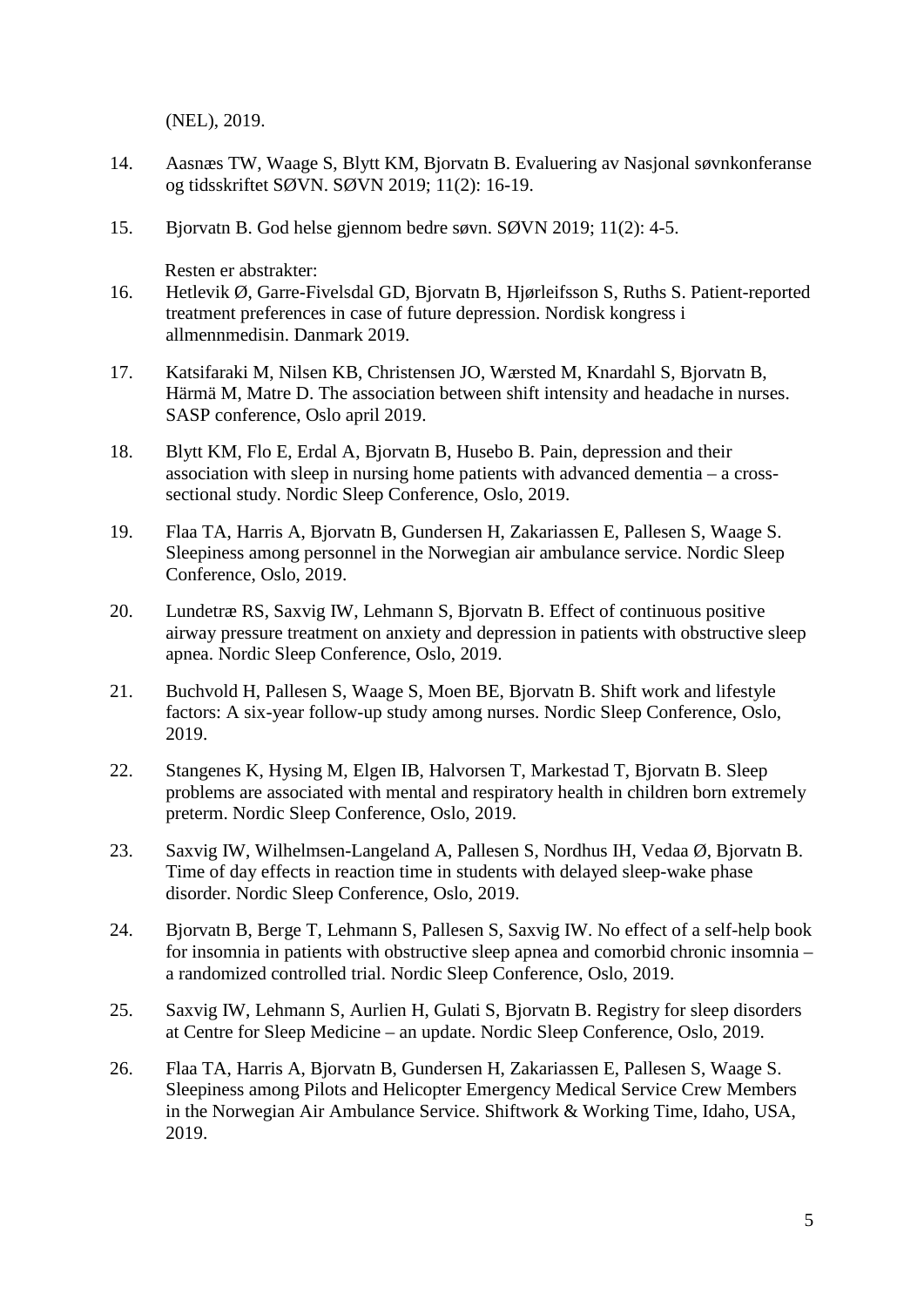- 27. Buchvold H, Pallesen S, Waage S, Moen BE, Bjorvatn B. A prospective study on shift work and lifestyle factors among nurses. Shiftwork & Working Time, Idaho, USA, 2019.
- 28. Katsifaraki M, Nilsen KB, Christensen JO, Wærsted M, Knardahl S, Bjorvatn B, Härmä M, Matre D. The association between shift intensity and low back pain in nurses. Shiftwork & Working Time, Idaho, USA, 2019.
- 29. Waage S, Pallesen S, Harris A, Moen BE, Bjorvatn B. Shift work disorder among Norwegian nurses – a two year follow-up study. Shiftwork & Working Time, Idaho, USA, 2019.
- 30. Sunde E, Mrdalj J, Pedersen TT, Thun E, Grønli J, Harris A, Bjorvatn B, Waage S, Pallesen S. Effects of Nocturnal Light Intensity on Adaptation to Simulated Night Shifts: A Counterbalanced Crossover Study. Shiftwork & Working Time, Idaho, USA, 2019.
- 31. Steine I, Winje D, Krystal JH, Milde AM, Bjorvatn B, Nordhus IH, Grønli J, Pallesen S. Associations between sexual abuse victimization, perceived social support and mental health symptoms: Findings from a representative population sample and a community sample of childhood sexual abuse survivors. Annual Convention of the International Society for Traumatic Stress Studies (ISTSS), 2019.
- 32. Bjorvatn B, Olufsen IS, Sørensen ME. The ICSD-3/DSM-5 diagnostic criteria for insomnia reinforce the association between insomnia, anxiety and depression. World Sleep 2019, Vancouver, Canada.
- 33. Lundetræ RS, Saxvig IW, Lehmann S, Bjorvatn B. Effect of Treatment with Continuous Positive Airway Pressure on Anxiety and Depression in patients with Obstructive Sleep Apnea. World Sleep 2019, Vancouver, Canada.
- 34. Waage S, Pallesen S, Harris A, Moen BE, Bjorvatn B. A two year follow-up study of shift work disorder among Norwegian nurses. World Sleep 2019, Vancouver, Canada.
- 35. Rørtveit G, Halvorsen P, Bjorvatn B, Bellika JG. The Norwegian Primary Care Research Network: A possibility for international collaboration. GRIN, September, 2019.
- 36. Dyrberg H, Bjorvatn B, Speed MS, Larsen ER. Effect of group cognitive behavioral therapy for insomnia in outpatients with major depression. World Sleep 2019, Vancouver, Canada.

#### **Pågående veiledning av phd-kandidater (navn, tittel på prosjektet, yrke, dato for begynnelsen og slutt)**

Hovedveileder for Kristine Stangenes på doktorgradsprosjekt om «Søvn hos ekstremt premature». Finansiert av midler fra Extrastiftelsen. Startet i 2015.

Medveileder for Trygve Jonassen på doktorgradsprosjekt om «Consequences of obstructive lung function and sleep apnea; trifle or tragedy?». Finansiert av midler fra MOFA fra høsten 2017.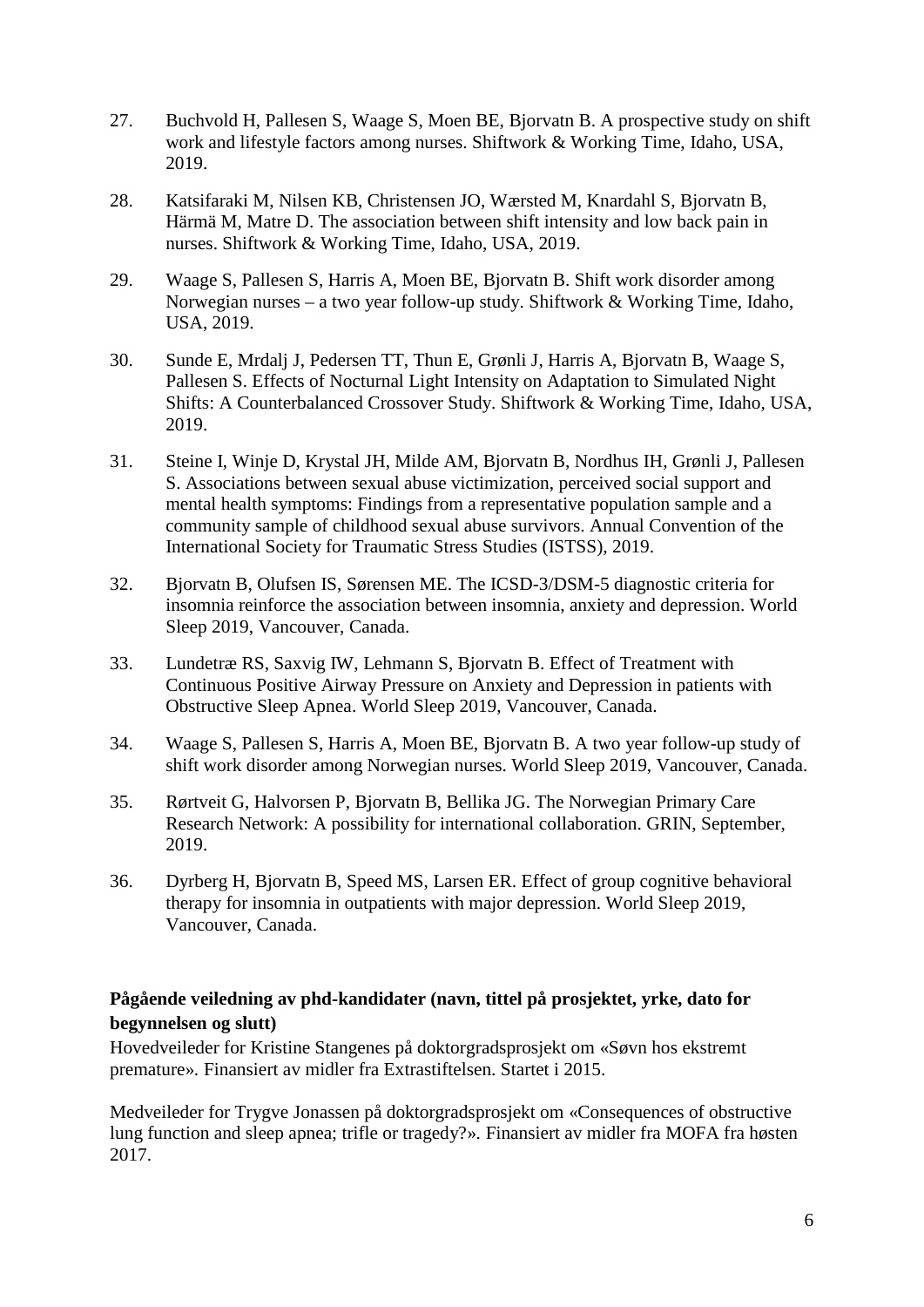Medveileder for Erlend Sunde på doktorgradsprosjektet «Bright light for adaptation to night work: Shift work simulation experiments». Finansiert av midler fra Psykologisk Fakultet. Startet høsten 2016.

Hovedveileder for Hogne Buchvold på doktorgradsprosjektet «Skiftarbeid og nattarbeid: Påvirkning på vekt og metabolske sykdommer». Finansiert av midler fra Allmennmedisinsk Forskningsfond (AMFF) fra høsten 2017.

Medveileder for Kjersti Gjerde på doktorgradsprosjektet «Adherence and treatment outcome of oral appliance treatment for obstructive sleep apnea». Finansiert av MOFA, Uib fra høsten 2017.

Medveileder for Ulrik L.Opsahl på doktorgradsprosjektet "Acoustic pharyngometry to improve the treatment effect of oral appliance therapy in obstructive sleep apnea patients". Finansiert av UiB (dobbelkompetanseløp).

Medveileder for Tine Almenning Flaa på doktorgradsprosjektet «Søvn og tretthet blant redningsmenn og piloter i luftambulansetjenesten». Finansiert av NLA fra januar 2018.

Medveileder for Louise Bjerrum på doktorgradsprosjektet «The effect of different light modes on cognitive performance in dementia". Finansiert av UiB fra høsten 2019.

Medveileder Jon Arild Aakre på doktorgradsprosjektet «Online intervention of sleep and its effect on cognitive performance in mid-life and old age. PROTECT – an online platform for prevention studies, SESAM, Helse Stavanger/University of Exeter, England. Fra høsten 2019.

#### **Avlagte doktorgrader i 2019**

18.6.2019: Medveileder for Kjersti Blytt, PhD med avhandlingen "Sleep in Nursing Home Patients: Clinical Assessment and the Effects of Pain Treatment on Sleep", Institutt for global helse og samfunnsmedisin, UiB. PhD utgår fra ALFO.

#### **Pågående veiledning av forskerlinjestudenter, medisinstudentoppgaver og master**

- 2017-: Hovedveileder for Ragnhild Stokke Lundetræ om søvnapne og parasomnier. Forskerlinjestudent og hovedoppgave.
- 2018-: Hovedveileder for Vilde Jørgensen og Ingrid Bjorøy om søvn. Hovedoppgave.

#### **Søknad om forskningsmidler i 2019:**

Phd-stipendsøknader: AMFF, Hogne Buchvold, hovedveileder. Innvilget 50% stilling.

NFR, samarbeidspartner (Harris, psyk.fak. hovedsøker), VAM-programmet, vår: "Towards a sustainable work force in the healthcare sector for the 21st century: Health-promoting Work Schedules (HeWoS)". Innvilget, 9,7 mill.

Helse Sør-Øst, samarbeidspartner (Barrett, UiO hovedsøker): "Opening the Curtains for Better Sleep in Psychotic Disorders". Ikke innvilget.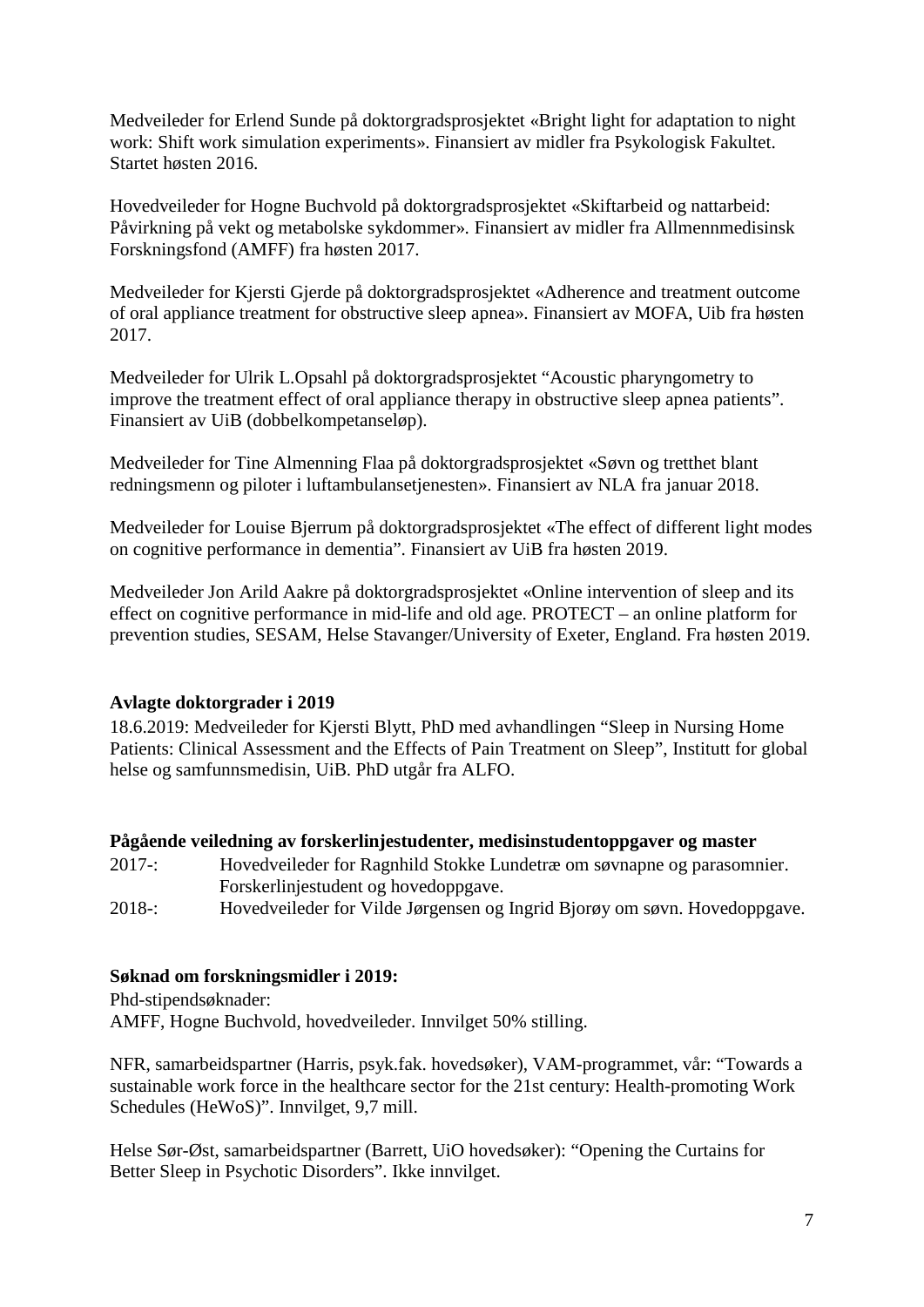Helse Vest: Phd-søknad, samarbeidspartner (Saxvig, Helse Bergen hovedsøker): "School start-times and sleep duration in Norwegian high school students. Implications for health, behaviour and academic performance". Ikke innvilget.

Helse Vest, samarbeidspartner (Husebye, Helse Bergen hovedsøker): "Dynamic hormone diagnostics (DYNAMIC HORMONE)". Ikke innvilget.

Helse Vest, samarbeidspartner (Aarsland): "Identifying potentially modifiable risk factors of accelerated age-related cognitive decline in Norway: Building an online platform for prevention studies". Ikke innvilget.

Helse Vest, samarbeidspartner (Testad/Aakre): "Online intervention of sleep and its effect on cognitive performance in mid-life and old age. PROTECT – an online platform for prevention studies". Ikke innvilget.

#### **Forelesning på videre- og etterutdanningskurs:**

| Januar:    | 45 min om søvn og søvnsykdommer, psykiatrikurs (VEU), Bergen.                                                                  |
|------------|--------------------------------------------------------------------------------------------------------------------------------|
|            | Målgruppe: helsepersonell og andre faggrupper, alle regioner.                                                                  |
| Februar:   | 3 t om søvn og søvnsykdommer, RELIS-kurs (VEU), Oslo. Målgruppe:                                                               |
|            | helsepersonell og andre faggrupper, alle regioner.                                                                             |
| Mars:      | 60 min om hypersomnier, klinisk nevrofysiologisk avdeling, HUS. Målgruppe:<br>helsepersonell og andre faggrupper, egen region. |
| April:     | 4 t om søvn og søvnproblemer hos barn og ungdom, fagdag Sykehuset                                                              |
|            | Telemark, Skien. Målgruppe: helsepersonell og andre faggrupper, flere<br>regioner.                                             |
| Mai:       | 2 t om søvn hos eldre, obligatorisk kurs for LIS i geriatri (VEU), Bergen.                                                     |
|            | Målgruppe: helsepersonell og andre faggrupper, alle regioner.                                                                  |
| September: | Kursledelse, $2 \times 45$ min foredrag + $5 \times 30$ min foredrag om søvn og                                                |
|            | søvnsykdommer, kurs for sykehusleger (VEU), Bergen. Målgruppe:                                                                 |
|            | helsepersonell og andre faggrupper, alle regioner.                                                                             |
| September: | 45 min om søvn og søvnsykdommer, psykiatrikurs (VEU), Bergen.                                                                  |
|            | Målgruppe: helsepersonell og andre faggrupper, alle regioner.                                                                  |
| November:  | 2 t (video) som søvn og søvnsykdommer, Pediatrikurs (VEU), Tysvær.                                                             |
|            | Målgruppe: helsepersonell og andre faggrupper, flere regioner.                                                                 |
| November:  | 1 t om søvnsykdommer, Private nevrologers selskap, Oslo. Målgruppe:                                                            |
|            | helsepersonell og andre faggrupper, alle regioner.                                                                             |
| November:  | 2 t om søvn og søvnlidelser, Psykiatrikurs (VEU), Bergen. Målgruppe:                                                           |
|            | helsepersonell og andre faggrupper, alle regioner.                                                                             |
| November:  | Kursleder og 9 forelesninger om 'Søvn og søvnproblemer i klinisk praksis.                                                      |
|            | Utredning og behandling', todagerskurs i Bergen (VEU). Målgruppe:                                                              |
|            | helsepersonell og andre faggrupper, alle regioner.                                                                             |
|            |                                                                                                                                |

**Deltakelse i kurs i universitetspedagogikk, for eksempel IGS undervisningsseminar (25. mars eller 23. okt), videogruppelederkurs ell.**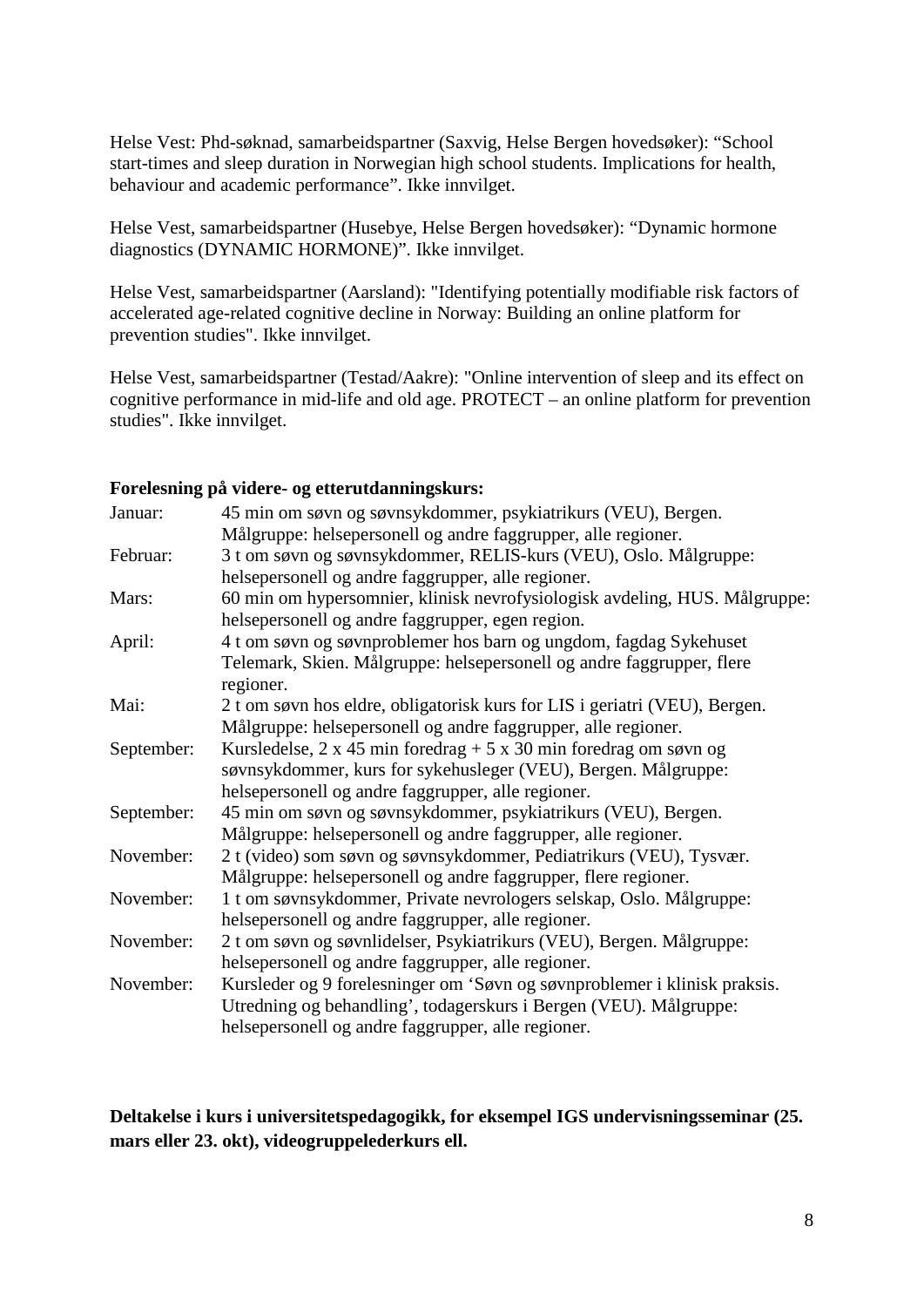#### **Pågående forskningsprosjekter (prosjektleder og tittel)**

Prosjektleder: Ståle Pallesen/Bjørn Bjorvatn/Siri Waage. Tittel: Søvn, skiftarbeid og helse blant sykepleiere. Ansvarlig institusjon: Helse Bergen/Uib. Deltakelse fra andre helseregioner: Helse Sør-Øst, Helse Midt, Internasjonal. Oppstartsår: 2007. Forventet prosjektslutt: 2029.

Prosjektleder: Bjørn Bjorvatn. Tittel: Søvnapne og komorbide somatiske og psykiske lidelser. Ansvarlig institusjon: Helse Bergen/Uib. Deltakelse fra andre helseregioner: Helse sør-øst, helse midt Oppstartsår: 2015. Forventet prosjektslutt: 2022.

Prosjektleder: Bjørn Bjorvatn/Kristine Stangenes Tittel: Søvn hos ekstremt premature barn. Ansvarlig institusjon: Helse Vest Deltakelse fra andre helseregioner: Helse sør-øst. Oppstartsår: 2015. Forventet prosjektslutt: 2020.

Prosjektleder: Arne Fetveit. Tittel: Epidemiologisk undersøkelse av søvnproblemer. Tromsø-undersøkelsen. Ansvarlig institusjon: Uio. Deltakelse fra andre helseregioner: helse nord, helse sør-øst, helse vest Oppstartsår: 2006. Forventet prosjektslutt: 2022

Prosjektleder: Bjørn Bjorvatn. Tittel: Søvn og skiftarbeid (WOW-prosjektet). Ansvarlig institusjon: Uib. Deltakelse fra andre helseregioner: Helse Sør-øst, Helse Midt, Internasjonal. Oppstartsår: 2015. Forventet prosjektslutt: 2020.

Prosjektleder: Dagfinn Matre. Tittel: Søvn og smerte hos sykepleiere. Ansvarlig institusjon: STAMI. Deltakelse fra andre helseregioner: Helse Vest, Helse sør-øst, Helse midt, Internasjonal. Oppstartsår: 2014. Forventet prosjektslutt: 2021.

Prosjektleder: Bjørn Bjorvatn Tittel: Soveromsvaner i den norske befolkning. Ansvarlig institusjon: Helse Vest. Deltakelse fra andre helseregioner: Helse Midt. Oppstartsår: 2016. Forventet prosjektslutt: 2020.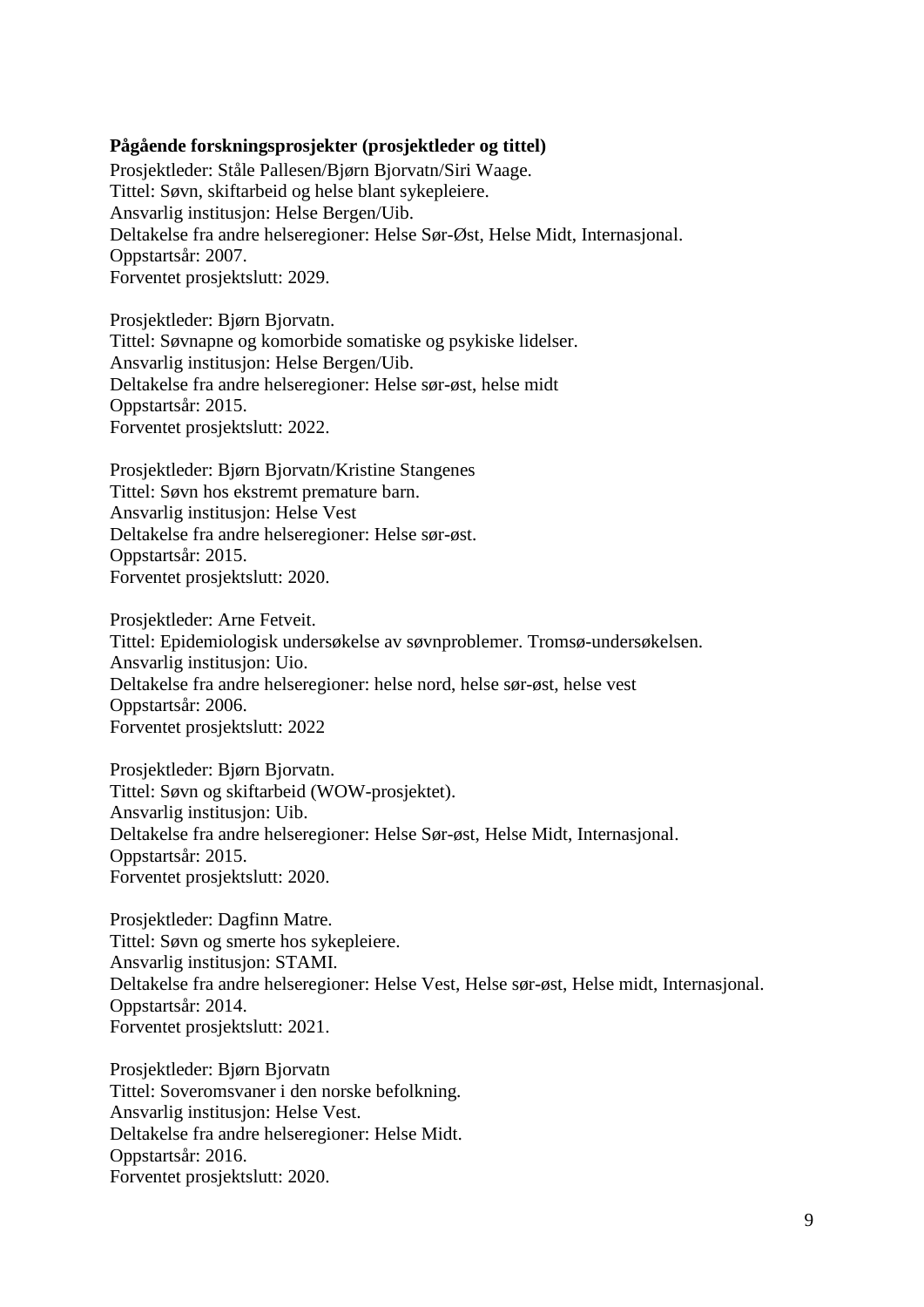Prosjektleder: Gunhild Nordbø Marthinsen/Liv Fegran Tittel: Søvn, helse og livskvalitet hos foreldre etter fødsel. Ansvarlig institusjon: Universitetet i Agder og Oslo Met Universitet Deltakelse fra andre helseregioner: Helse Vest Oppstart: 2019. Forventet prosjektslutt: 2024.

Prosjektleder: Bjørn Bjorvatn Tittel: Hodepine blant skiftarbeidere. Ansvarlig institusjon: Helse Vest. Deltakelse fra andre helseregioner: Helse Sør-Øst. Oppstartsår: 2017. Forventet prosjektslutt: 2020.

Prosjektleder: Bjørn Bjorvatn Tittel: Restless legs i norsk allmennpraksis. Ansvarlig institusjon: UiB. Deltakelse fra andre helseregioner: nei Oppstart: 2018. Forventet prosjektslutt: 2020.

Prosjektleder: Ingvild W. Saxvig Tittel: Søvn blant ungdom. Ansvarlig institusjon: Helse Vest/UiB Deltakelse fra andre helseregioner: nei Oppstartsår: 2019. Forventet prosjektslutt: 2024.

Prosjektleder: Bjørn Bjorvatn Tittel: Effekt av en selvhjelpsbok for insomni på hypnotikabruk i allmennpraksis. Ansvarlig institusjon: UiB. Deltakelse fra andre helseregioner: nei Oppstart: 2019. Forventet prosjektslutt: 2023.

Prosjektleder: Bjørn Bjorvatn/Ingeborg Forthun Tittel: Insomni og infeksjoner i norsk allmennpraksis. Ansvarlig institusjon: UiB. Deltakelse fra andre helseregioner: nei Oppstart: 2019. Forventet prosjektslutt: 2022.

Prosjektleder: Bjørn Bjorvatn Tittel: Effekt av en selvhjelpsbok om mestring av skiftarbeid. Ansvarlig institusjon: UiB. Deltakelse fra andre helseregioner: Helse Vest Oppstart: 2020. Forventet prosjektslutt: 2025.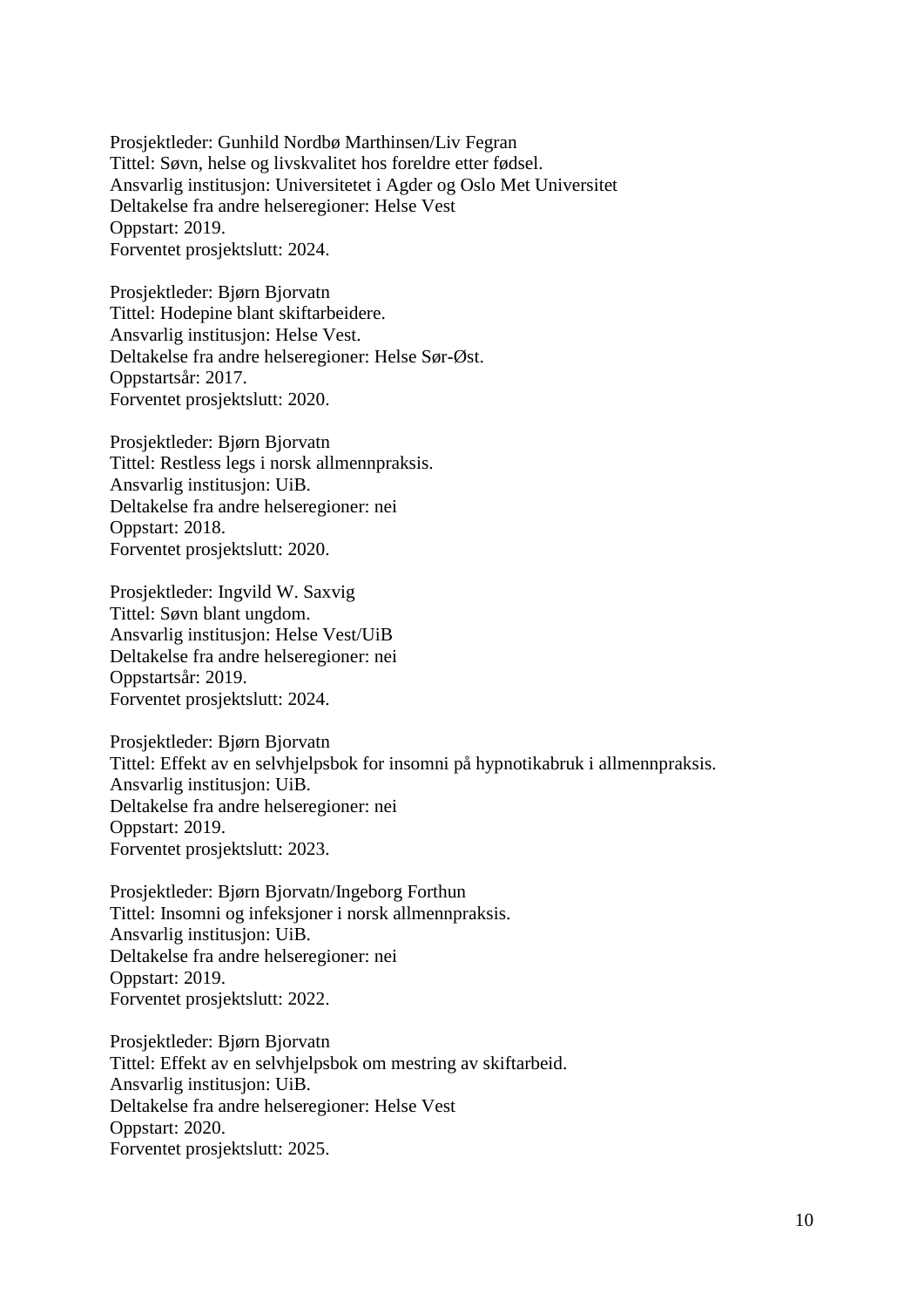#### **Deltakelse i "tverrfaglig"[1](#page-10-0) forskningsprosjekter (utover FAM)**

Ja, en rekke slike tverrfaglige forskningsprosjekter, noe publikasjonslisten og pågående forskningsprosjekter dokumenterer. Kort oppsummert:

Samarbeid med Bente E. Moen (skiftarbeid) og Grethe Tell (HUSK) ved IGS. Samarbeid med klinisk institutt 1 og 2 om prosjekter innen søvnapne og søvn hos premature. Samarbeid med psykologisk fakultet (Ståle Pallesen, Elisabeth Flo, Inger Hilde Nordhus). Samarbeid med Dagfinn Matre og hans miljø ved STAMI (smerte og søvn). Samarbeid med Arne Fetveit og hans miljø ved UiO (søvn i Tromsø-undersøkelsen). Samarbeid med Pål Jåbekk, Oslo Metropolitan University (søvn og styrketrening). Samarbeid med Torbjørn Elvsåshagen, UiO om søvn, depresjon og plastistitet.

#### **Internasjonalt samarbeid på forskning- eller undervisningsprosjekter**

Ja, flere av forskningsprosjektene involverer internasjonalt samarbeid, se publikasjonsliste og pågående forskningsprosjekter.

#### **Medieoppslag: 76 i alt**

<span id="page-10-0"></span> $\overline{a}$ 

| 2.2.19:  | www.kk.no/helse/derfor-kan-mikrosovn-vaere-farlig---og-slik-unngar-du-         |
|----------|--------------------------------------------------------------------------------|
|          | det/70693370                                                                   |
| 4.2.19:  | www.kk.no/helse/sliter-du-med-a-sta-opp-om-morgenen/70721983                   |
| 12.2.19: | NRK P2 radio, Ekko (1 time), om søvn.                                          |
| 17.2.19: | www.dagbladet.no/mat/okende-sovnproblemer-for-nordmenn---kan-skyldes-          |
|          | det-bla-lyset/70737735                                                         |
| 17.2.19: | dagbladet.no om læring under søvn                                              |
| 17.2.19: | nettavisen.no om læring under søvn                                             |
| 17.2.19: | Romsdals budstikke om læring under søvn                                        |
| 17.2.19: | dagbladet.no om kaffe og søvn                                                  |
| 18.2.19: | forskning.no om læring under søvn                                              |
| 18.2.19: | Sunnmørsposten om å lære i søvne.                                              |
| 25.2.19: | nrk hordaland om barn og utesøvn.                                              |
| 26.2.19: | nrk hordaland (radio) om skiftarbeid og søvn.                                  |
| 9.3.19:  | Dagbladet om lite søvn og vektøkning.                                          |
| 9.3.19:  | VG om søvnapne.                                                                |
| 11.3.19: | https://www.kk.no/mamma/svaert-mange-tenaringer-gar-rundt-med-                 |
|          | permanent-jetlag/70838719                                                      |
| 15.3.19: | Norsk ukeblad om søvn og søvnproblemer.                                        |
| 18.3.19: | kk.no om søvn hos småbarnsforeldre.                                            |
| 23.3.19: | VG om søvnproblemer.                                                           |
| 25.3.19: | www.nrk.no/livsstil/kviknar-du-til-like-for-leggetid_-slik-klarer-du-a-ga-til- |
|          | sengs-i-tide-1.14485129                                                        |
| 26.3.19: | Dagbladet om at søvnvansker gjør deg syk.                                      |
| 29.3.19: | Allers om å stå opp om morgenen.                                               |
| 1.4.19:  | Aftenposten om sommertid.                                                      |
|          |                                                                                |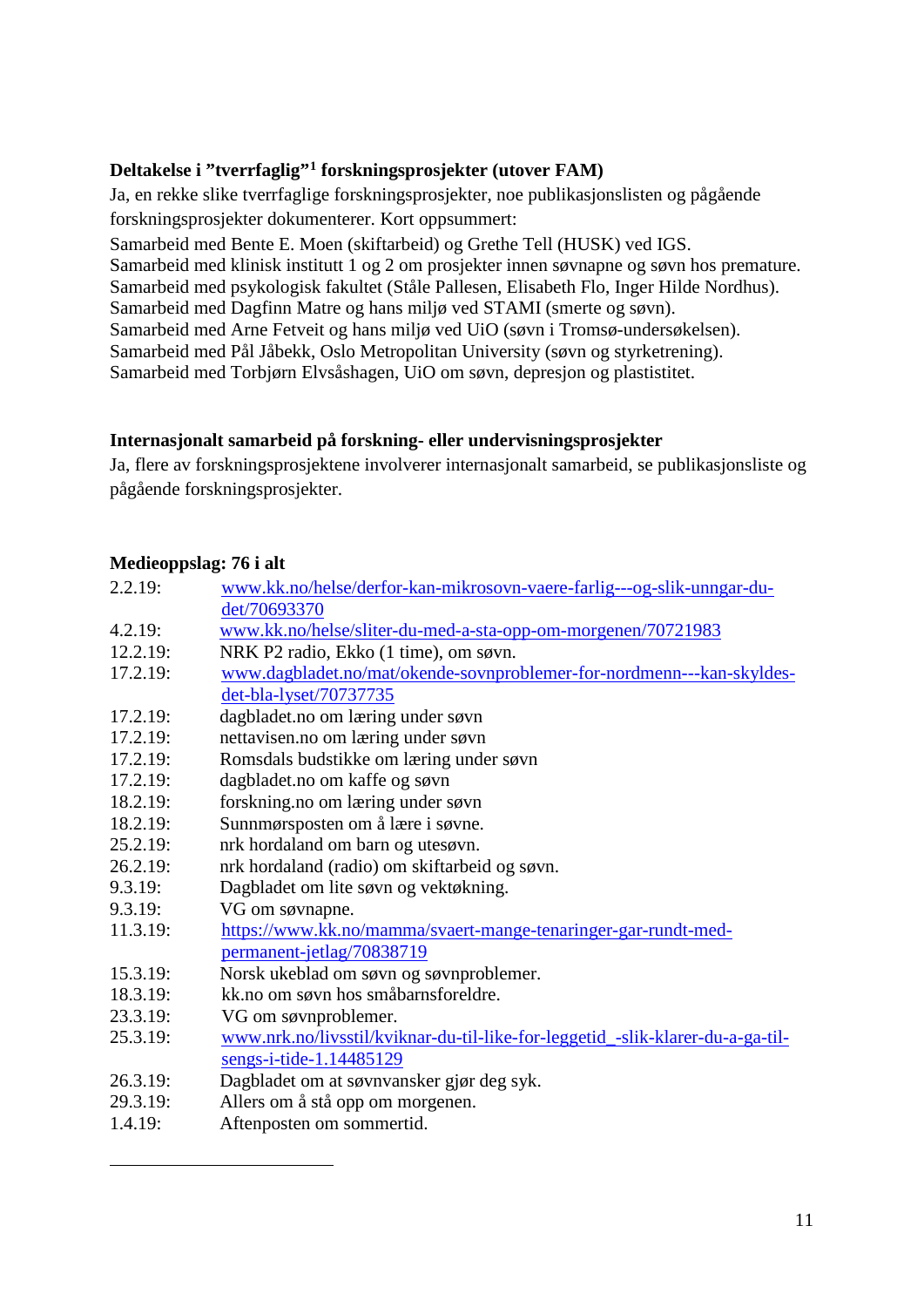- 3.5.19: FriFagbevegelse.no om sein-tidlig-vakter.
- 4.5.19: Dagbladet om søvn og sovemedisiner.
- 5.5.19: Bioingeniøren om skiftarbeid og søvn.
- 7.5.19: Aftenposten og BT om søvnproblemer i eksamenstiden.
- 7.5.19: Bergensavisen om skiftarbeid og søvn.
- 8.5.19: Resett.no om søvn blant studenter.
- 8.5.19: Bergensavisen om quick returns.
- 9.5.19: Dagsavisen om quick returns.
- 9.5.19: Nationen om søvn blant studenter.
- 16.5.19: Arbeidsmanden om sein-tidlig-vakter.
- 28.5.19: Drammens Tidende om søvnproblemer hos fotballspiller.
- 30.5.19: Fagbokpodden (podkast) om Ungdomssøvnsboken.
- 1.6.19: Dagbladet Pluss om sovemedisiner.
- Nr. 2, 2019: Bladet Helsefagarbeideren om god søvn.
- 6.6.19: Dagbladet avis om sovemedisiner.
- 19.6.19: Bioingeniøren om quick returns.
- 19.7.19: Aftenposten om 5 effektive søvnråd.
- 19.7.19: Bergens tidende om søvn og søvnproblemer.
- 22.7.19: dinside.no om å sove i varmen.
- 24.7.19: Fædrelandsvennen om søvnråd.
- 26.7.19: TV2.no om søvn i varmen.
- 27.7.19: Dagbladet om varmt bad før sengetid.
- 29.7.19: Fædrelandsvennen om sovemidler blant ungdommer.
- 31.7.19: Trd.by om søvnmidler blant ungdommer.
- 3.8.19: Stavanger Aftenblad om sovemidler blant ungdommer.
- 6.8.19: Bergens Tidende om søvn og søvnproblemer.
- 14.8.19: Hjernerådet, Podkast om «God søvn bedre hjernehelse» (hjernepodden).
- 22.8.19: Romerikes Blad om vinterdepresjon.
- 24.8.19: kk.no om søvn og koffein.
- 25.8.19: Østlandets Blad Pluss om vinterdepresjon.
- 31.8.19: kk.no om Ferbers metode [https://www.kk.no/mamma/flere-eksperter-er](https://www.kk.no/mamma/flere-eksperter-er-skeptiske-til-den-sakalte-cry-it-out-metoden/71505761)[skeptiske-til-den-sakalte-cry-it-out-metoden/71505761](https://www.kk.no/mamma/flere-eksperter-er-skeptiske-til-den-sakalte-cry-it-out-metoden/71505761)
- Sept-19: Diabetes blad om søvn.
- 14.9.19: Romerikes Blad om høstmørket.
- 27.9.19: sykepleien.no om søvn og skiftarbeidsboken.
- 11.10.19: [forskning.no/depresjon-hjernen-naturvitenskap/eksperter-anbefaler-tur-i](https://forskning.no/depresjon-hjernen-naturvitenskap/eksperter-anbefaler-tur-i-skogen-for-a-forebygge-vinterdepresjon/1575294)[skogen-for-a-forebygge-vinterdepresjon/1575294](https://forskning.no/depresjon-hjernen-naturvitenskap/eksperter-anbefaler-tur-i-skogen-for-a-forebygge-vinterdepresjon/1575294)
- 17.10.19: klikk.no om parasomnier [https://www.klikk.no/helse/dette-vil-du-virkelig](https://www.klikk.no/helse/dette-vil-du-virkelig-ikke-oppleve-mens-du-sover-6825890)[ikke-oppleve-mens-du-sover-6825890](https://www.klikk.no/helse/dette-vil-du-virkelig-ikke-oppleve-mens-du-sover-6825890)
- 18.10.19: Norsk Ukeblad om søvn.
- 19.10.19: KK om døgnrytmeforskjeller i parforhold.
- 20.10.19: abcnyheter.no vinterdepresjon.
- 25.10.19: Aftenposten+Midsundingen+Resett+Vigga om hjerteinfarkt i forbindelse med sommertid/vintertid.
- 26.10.19: BT + Gudbrandsdølen Dagningen om hjerteinfarkt og sommertid/vintertid.
- 26.10.19: Dagbladet om overgangen til vintertid.
- 26.10.19: ABCnyheter + Firda Tidend + VG Nett om overgangen til vintertid.
- 26.10.19: TV2 Nyhetskanalen om overgangen til vintertid.
- 28.10.19: Hardanger Folkeblad + Laagendalsposten om problemer ved sommertid/vintertid.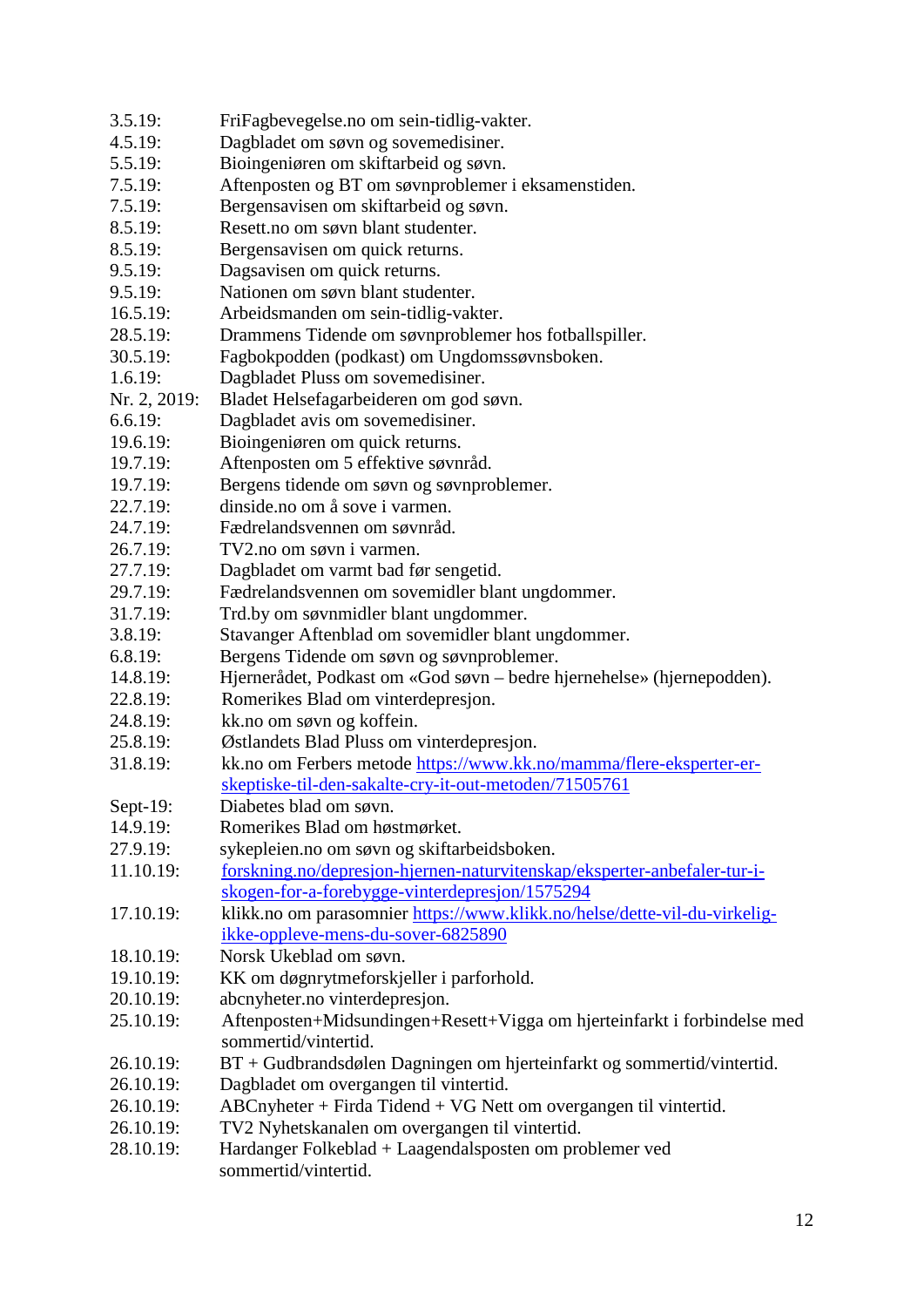- 29.10.19: Nationen om overgangen til vintertid. 29.10.19: NRK Sørlandet Radio om sommertid/vintertid. 31.10.19: Nordlys + Porsgrunns Dagblad + Fredriksstad Blad om mørketiden. 19.11.19: Dagbladet om høneblunder på dagtid. 22.11.19: Dagbladet om restless legs. 5.12.19: VG om søvn og gener. 6.12.19: Ås Avis om vinterdepresjon. 8.12.19: Dagbladet.no om sommertidsundersøkelsen.
- 
- 12.12.19: TV2 Helsekontrollen om søvn.

#### **Leder/administrasjonsansvar: Hva er du ansvarlig for innen FAM, IGS eller UiB?**

Leder av forskningsgruppen SMIL.

Leder/administrativt ansvar av FAMFIB.

Leder av koordinerende enhet, PraksisNett.

Styrerepresentant i AMFF (fra 2020).

#### **Annen aktivitet:**

Leder av Nasjonal kompetansetjeneste for søvnsykdommer [\(www.sovno.no\)](http://www.sovno.no/), lungeavdelingen, Haukeland Universitetssjukehus.

Leder av Senter for søvnmedisin, lungeavdelingen, Haukeland Universitetssjukehus.

Startet, og jobber ved Bergen søvnsenter (fra 1996). Behandler pasienter med alle typer av søvnproblemer.

Forfatter av bøkene «Bedre Søvn», «Søvnsykdommer», «Ungdomssøvn» og «Skiftarbeid og søvn».

Forfatter av søvnkapitlene i Norsk Elektronisk Legehåndbok.

Forfatter av søvnkapittelet i Norsk legemiddelhåndbok.

Forfatter av søvnkapitlene i lærebøkene i «Allmennmedisin», «Psykiatri» og «Nevrologi».

Medlem av Editoral board i SLEEP (Journal of sleep and sleep disorders research).

Medlem av Advisory editorial board, Journal of Sleep Research.

Somnologist – Expert in Sleep Medicine (bestått Europeisk eksamen).

Medlem av Norsk forening for søvnmedisin (NOSM).

Bedømmelse av søkere til vitenskapelige stillinger: Postdoktor i klinisk psykologi, psykologisk fakultet, UiB, 4 søkere. Stipendiat (3 år) i klinisk psykologi, psykologisk fakultet, UiB, 9 søkere. Stipendiat (4 år) i klinisk psykologi, psykologisk fakultet, UiB, 8 søkere. Postdoktor i epidemiologi (PraksisNett), IGS; UiB, 6 søkere.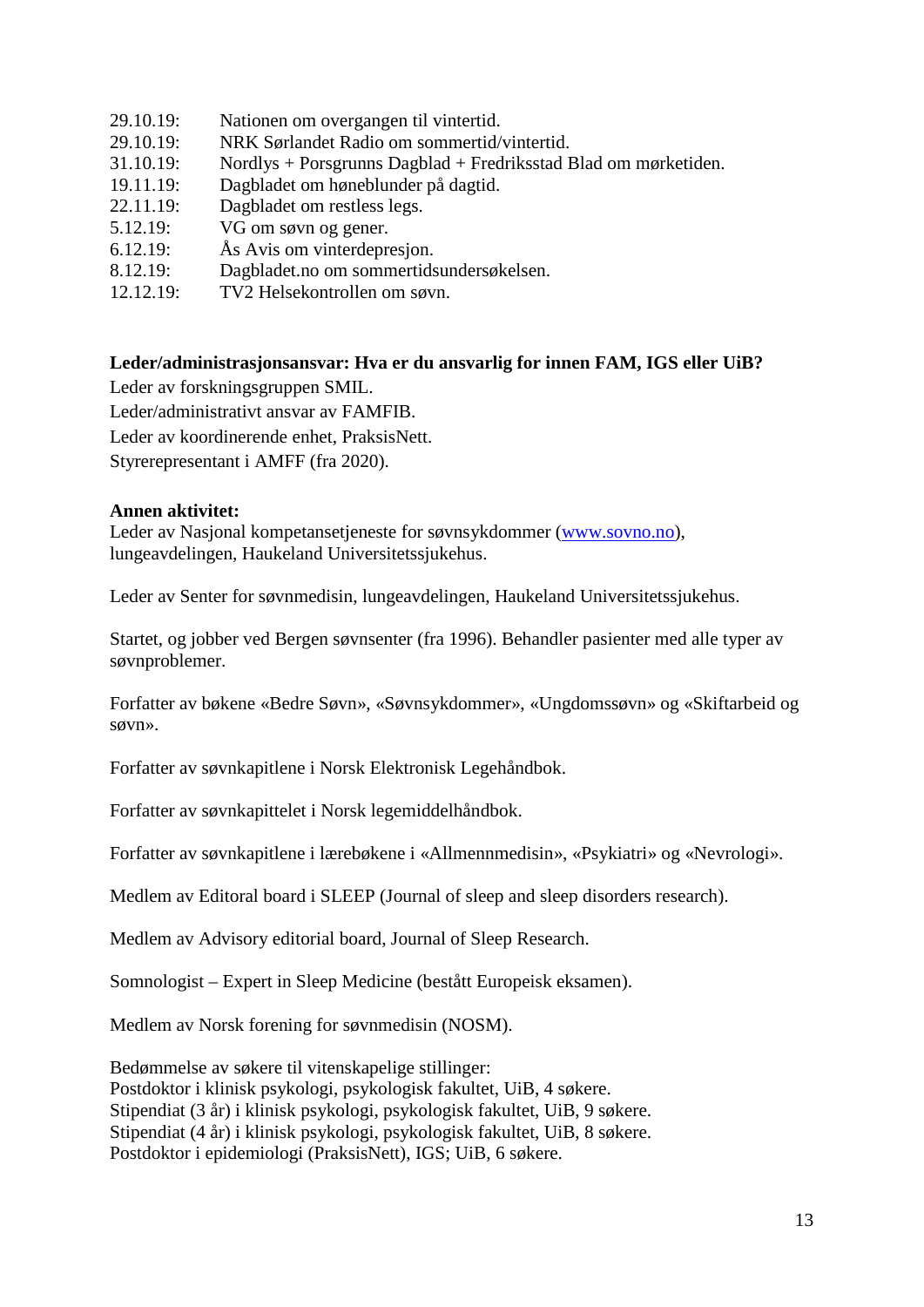## <span id="page-13-0"></span>**NAVN: Guri Rørtveit Stilling og % i FAM i 2019: Instituttleder, professor, faglig tilhørighet i FAM Forskningsgruppe: SMIL**

- 1. Vitenskapelige publikasjoner (med referee-bedømming)
- Belayneh T, Gebeyehu A, Adefris M, Rortveit G, Awoke T. Pelvic organ prolapse in Northwest Ethiopia: A population-based study. E-pub ahead of print Int Urogynecol J 2019
- Hafting M, Gullbrå F, Anderssen N, **Rortveit G**, Smith-Sivertsen T, Malterud K. Burdened parents sharing their concerns for their children with their doctor. The impact of trust in general practice: a qualitative study. Scand J Prim Health Care 2019:1-8 (e-pub ahead of print)
- Hjørleifsson S, Bjorvatn B, Meland E, **Rortveit G**, Hannestad YS, Bondevik GT. The when and how of the gynaecological examination. A survey in Norway focusing on the sex of the general practitioner. Scand J Primary Health Care 2019 e-pub ahead of publication
- Belayneh T, Gebeyehu A, Adefris M, **Rortveit G**. A systematic review of the psychometric properties, cross-cultural translations and adaptations of the Prolapse Quality of Life (P-QoL) questionnaire. Int Urogynecol J 2019;30:1989-2000 https://doi.org/10.1007/s00192-019-03920-1
- Litleskare S, **Rortveit G**, Eide GE, Emberland KE, Hanevik K, Langeland N, Wensaas K-A. Quality of life and its association with irritable bowel syndrome and fatigue ten years after giardiasis. Neurogastroenterol Motil 2019;e13559. doi.org/10.1111/nmo.13559
- Emberland KE, Wensaas K-A, Litleskare S, **Rortveit G**. Consultations for gastroenteritis in general practice and out-of-hours services in Norway 2006-2015. Family Practice 2019;36:614-20
- Belayneh T, Gebeyehu A, Adefris M, **Rortveit G**, Genet T. Translation, transcultural adaptation, reliability and validation of the Pelvic Organ Prolapse Quality of Life (P-QoL) in Amharic. Health and Quality of Life Outcomes 2019;17:12 <https://doi.org/10.1186/s12955-019-1079-z>
- Hafting M, Gullbrå F, Anderssen N, **Rortveit G**, Smith-Sivertsen T, von Doesum K. Overcoming clinician and parent ambivalence: General practitioners' support of children of parents with physical or mental illness and/or substance abuse. Front Psychiatry 2019;9:724. doi: 10.3389/fpsyt.2018.00724
- 2. Andre publikasjoner (inkludert bøker, bokkapitler, kronikker, abstrakter o.l.).
- Bjorvatn B, Straand J, Halvorsen P, Fors EA, Kristoffersen ES, **Rørtveit G**. Ny infrastruktur for allmennmedisinsk forskning. Tidsskr Nor Legeforen 2019;139: doi: 10.4045/tidsskr.18.0689
- 3. Pågående veiledning av phd-kandidater
- Hovedveileder for lege Knut Erik Emberland i ph.d.-prosjekt om gastroenteritt i allmennpraksis. UiB-stipend. En artikkel publisert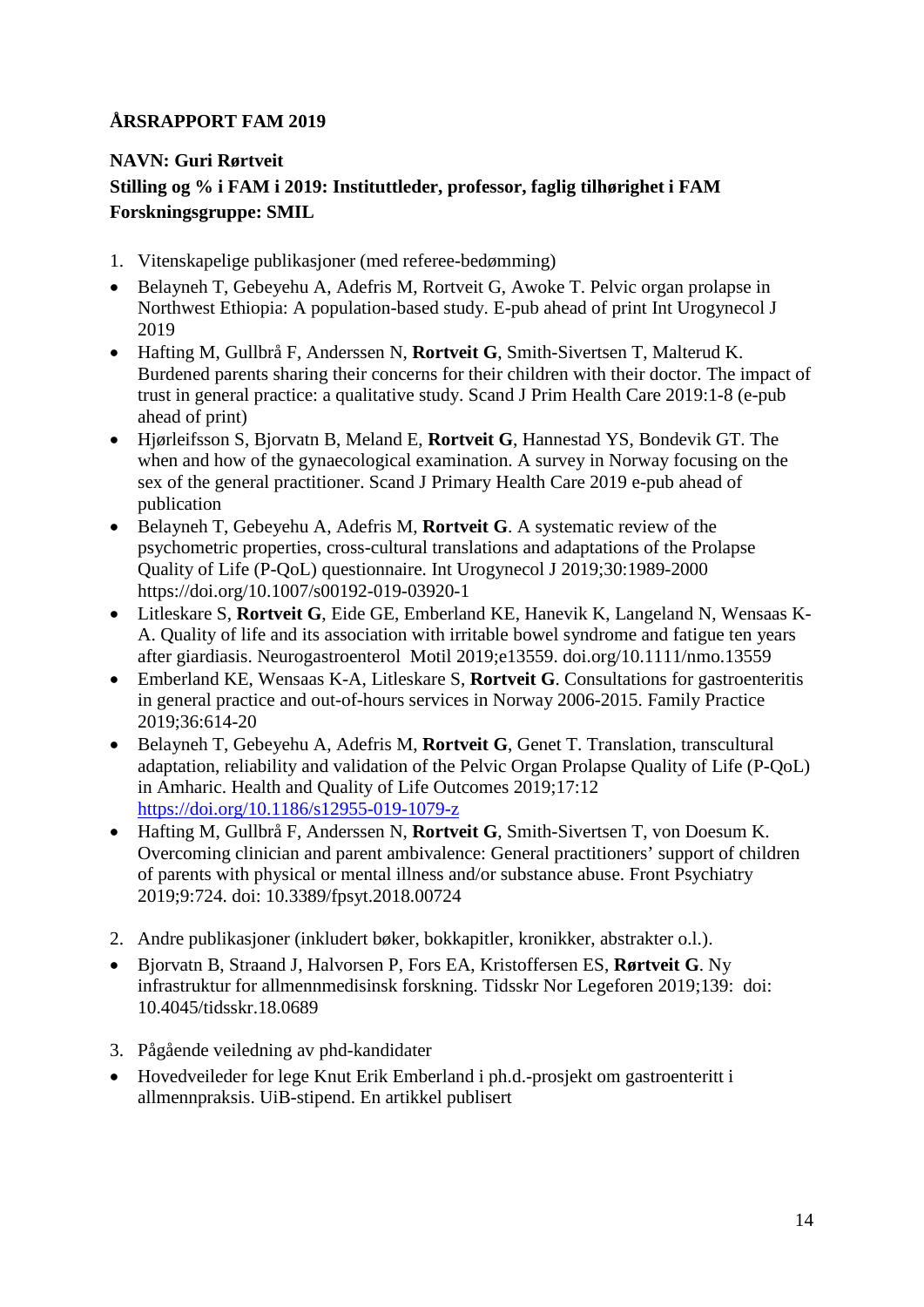- 4. Avlagte doktorgrader i 2019
- Hovedveileder for lege Sverre Litleskare i ph.d.-prosjekt om senfølger etter giardiaepidemien. UiB-stipend. Disputerte august 2019
- 5. Pågående veiledning av forskerlinjestudenter, medisinstudentoppgaver og master
- Hovedveileder for Leo Larsen, forskerlinjestudent, prosjekt om luftveisinfeksjoner i primærhelsetjenesten
- 6. Søknad om forskningsmidler i 2019: Registrert hver søknad med info om:
	- a. Kilde (AMFF, AFU, UiB/NFR/Helse Vest/EU/fond/andre kilder) Regionalt forskningsfond, Alrek helseklynge, UiB
	- b. Søknadssum (omtrent) 250.000, 100.000, 50.000
	- c. Hva du søkte for (PhD, felt arbeid, reiser, osv) Drift av prosjekt
	- d. Fått midler? 50.000 fra UiB
- 7. Forelesning på videre- og etterutdanningskurs: Tema du underviser Praksislærerkurs IGS: - forelesning - 1 time
- 8. Deltakelse i kurs i universitetspedagogikk, for eksempel IGS undervisningsseminar (25. mars eller 23. okt), videogruppelederkurs ell. Videogruppekurs
- 9. Pågående forskningsprosjekter (prosjektleder og tittel) Guri Rørtveit. PraksisNett – infrastruktur for forskning i allmennmedisin Guri Rørtveit. *Giardia*-prosjektet – epidemiologisk studie Guri Rørtveit. Gastroenteritter i primærhelsetjenesten Guri Rørtveit. Askøy *Campylobacter* Outbreak Study - ASCOS

10. Deltakelse i "tverrfaglig"[2](#page-14-0) forskningsprosjekter (utover FAM) Alle prosjektene over

11. Internasjonalt samarbeid på forskning- eller undervisningsprosjekter PraksisNett – infrastruktur for forskning i allmennmedisin ASCOS-studien

12. Medieoppslag: antall eller spesifikk referanse

17.06.19 VG

 $\overline{a}$ 

[https://www.vg.no/nyheter/innenriks/i/K3bEe5/vannskandalen-skal-kartlegge-senfoelger-av](https://www.vg.no/nyheter/innenriks/i/K3bEe5/vannskandalen-skal-kartlegge-senfoelger-av-campylobacter)[campylobacter](https://www.vg.no/nyheter/innenriks/i/K3bEe5/vannskandalen-skal-kartlegge-senfoelger-av-campylobacter)

17.06.19 Bergens Tidende

<https://www.bt.no/nyheter/lokalt/i/JoLW86/Sender-sporreskjema-til-alle-innbyggere>

#### 17. 06.19 På Høyden

<span id="page-14-0"></span><sup>&</sup>lt;sup>2</sup> Definert som samarbeid med andre forskningsgrupper ved IGS eller Med Fak eller andre fakulteter i Norge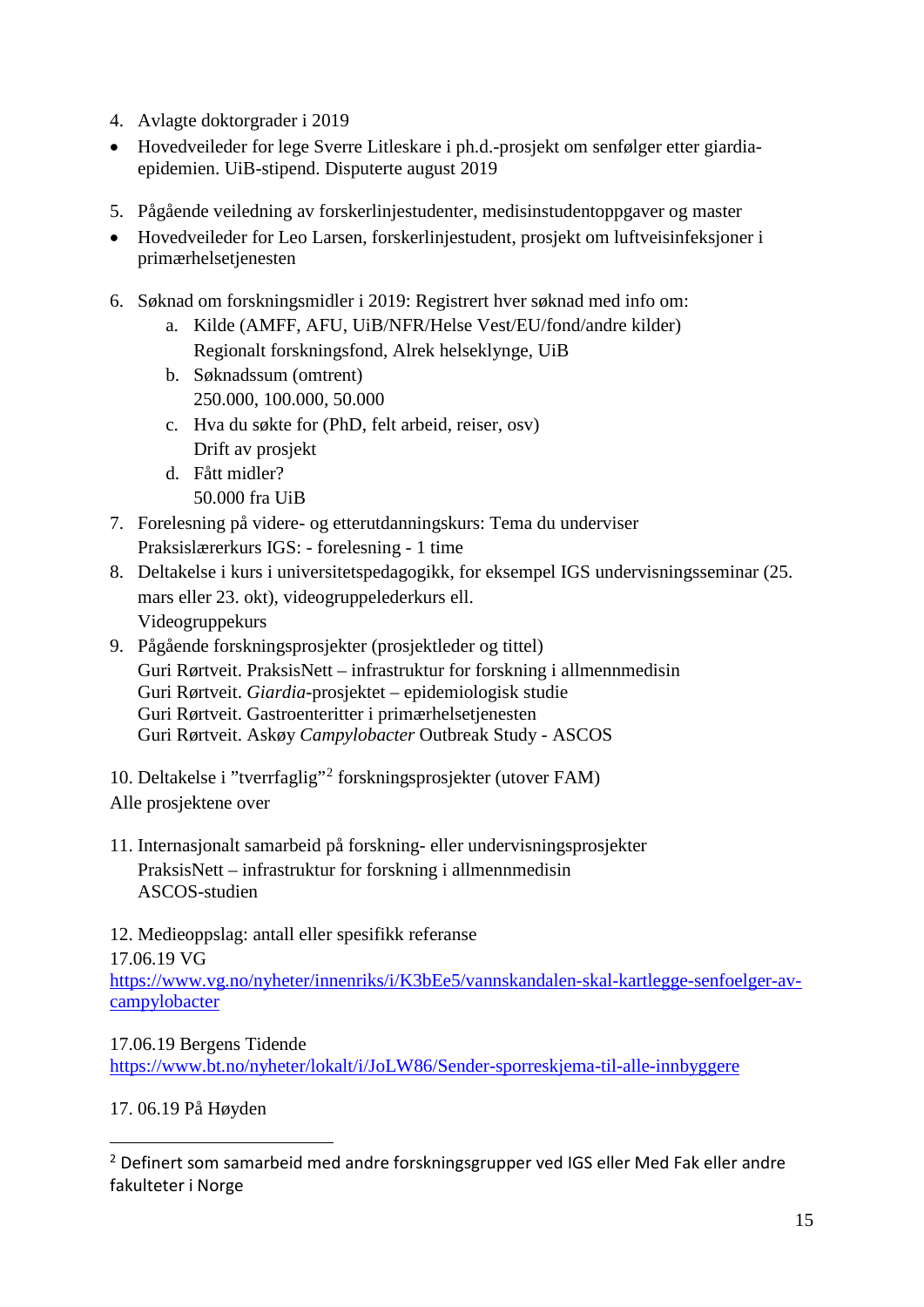<https://pahoyden.no/askoy-campylobacter-giardia/de-skal-forske-pa-vannskandalen/287701>

17.06.19 Askøyværingen Skal forske på Campylobacterutbruddet

#### 12.09.19 Askøyværingen

<https://www.av-avis.no/nyheter/i/kJXRrX/Forsker-pa-helsen-etter-smitteutbruddet>

13. Leder/administrasjonsansvar: Hva er du ansvarlig for innen FAM, IGS eller UiB? **Instituttleder** 

- 14. Annen aktivitet: verv, medlemskap, referee-virksomhet, opponent-virksomhet, foredrag og andre aktiviteter dere mener kan være nyttig å synliggjøre.
- Prisvinner: 2019 The Friedrichs Nordic Prize (nordisk pris for allmennmedisinsk forskning)
- 1. opponent for doktoravhandling i helsefag ved Gondar University, Etiopia 2019
- Opponent for doktoravhandling i medisin ved Universitetet i Umeå, Østersund 2019
- Leder for Sentral brukergruppe for Alrek helseklynge siden starten i 2016
- Leder for styringsgruppe for Senter for alders- og sykehjemsmedisin siden 2016
- Medlem av HelseOmsorg21-rådet, nedsatt av Helse- og omsorgsdepartementet 2015-2019
- Deltaker i Oxford Primary Care Leadership Programme, cohort 5. Ledelsesprogram for forskningsledere i allmennmedisinsk forskning siden 2010
- Medlem av Forskningsudvalget for Fonden i Almen Praksis, Danmark fra 2015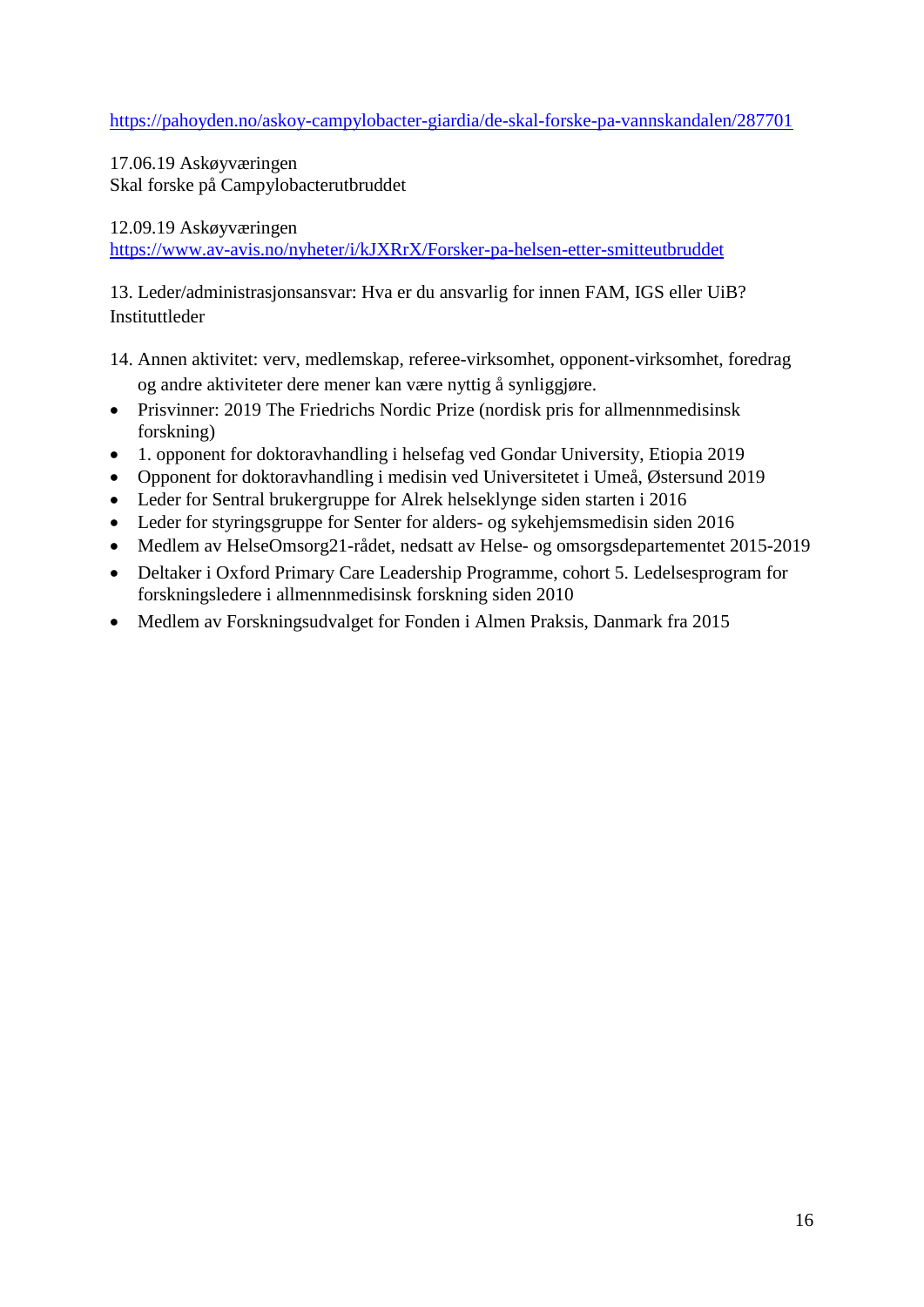<span id="page-16-0"></span>**NAVN: Satya P. Sharma Stilling: 1. amanuensis 20% i FAM i 2019: Forskningsgruppe: SMIL**

- 1. Vitenskapelige publikasjoner (med referee-bedømming) ingen
- 2. Andre publikasjoner (inkludert bøker, bokkapitler, kronikker, abstrakter o.l.). ingen
- 3. Pågående veiledning av phd-kandidater nei
- 4. Avlagte doktorgrader i 2019 nei
- 5. Pågående veiledning av forskerlinjestudenter, medisinstudentoppgaver og master nei
- 6. Søknad om forskningsmidler i 2019: Registrert hver søknad med info om:
	- a. Kilde (AMFF, AFU, UiB/NFR/Helse Vest/EU/fond/andre kilder….)
	- b. Søknadssum (omtrent)
	- c. Hva du søkte for (PhD, felt arbeid, reiser, osv)
	- d. Fått midler?

nei

- 7. Forelesning på videre- og etterutdanningskurs: Tema du underviser Muskel-skjelettlidelser; forelest ved Solstrandkurset, Kursleder og foreleser ved Fysikalsk medisin kurs (Nidelvet kurset), Kursleder og foreleser ved skulderkurset i Bergen.
- 8. Deltakelse i kurs i universitetspedagogikk, for eksempel IGS undervisningsseminar (25. mars eller 23. okt), videogruppelederkurs ell.

Ja. Begge deler

 $\overline{a}$ 

- 9. Pågående forskningsprosjekter (prosjektleder og tittel) nei
- 10. Deltakelse i "tverrfaglig"[3](#page-16-1) forskningsprosjekter (utover FAM) Er i prosess, men detaljene ikke avklart enda.
- 11. Internasjonalt samarbeid på forskning- eller undervisningsprosjekter nei
- 12. Medieoppslag: antall eller spesifikk referanse nei
- 13. Leder/administrasjonsansvar: Hva er du ansvarlig for innen FAM, IGS eller UiB? nei
- 14. Annen aktivitet: verv, medlemskap, referee-virksomhet, opponent-virksomhet, foredrag og andre aktiviteter dere mener kan være nyttig å synliggjøre. nei

<span id="page-16-1"></span><sup>3</sup> Definert som samarbeid med andre forskningsgrupper ved IGS eller Med Fak eller andre fakulteter i Norge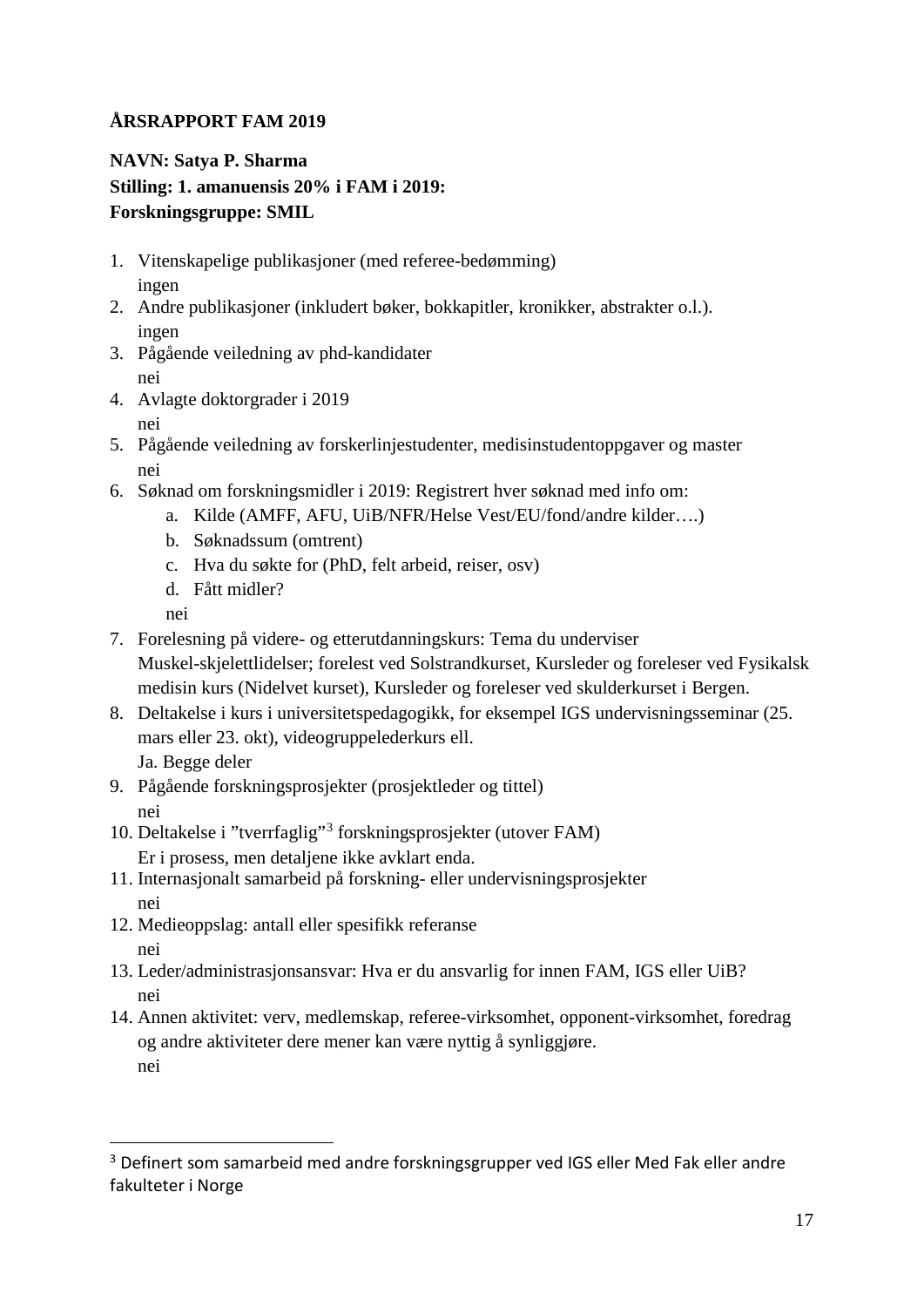<span id="page-17-0"></span>**NAVN: Ingeborg Forthun Stilling og % i FAM i 2019: 100% Forskningsgruppe: SMIL**

- 1. Vitenskapelige publikasjoner (med referee-bedømming) Petersen TG, Forthun I, Lange T et al. Cerebral palsy among children of immigrants in Denmark and the role of socioeconomic status. Eur J Paediatr Neurol. 2019;23(3):507- 516.
- 2. Andre publikasjoner (inkludert bøker, bokkapitler, kronikker, abstrakter o.l.).
- 3. Pågående veiledning av phd-kandidater
- 4. Avlagte doktorgrader i 2019
- 5. Pågående veiledning av forskerlinjestudenter, medisinstudentoppgaver og master
- 6. Søknad om forskningsmidler i 2019: Registrert hver søknad med info om:
	- a. Kilde (AMFF, AFU, UiB/NFR/Helse Vest/EU/fond/andre kilder….)
	- b. Søknadssum (omtrent)
	- c. Hva du søkte for (PhD, felt arbeid, reiser, osv)
	- d. Fått midler?

 $\overline{a}$ 

- 7. Forelesning på videre- og etterutdanningskurs: Tema du underviser
- 8. Deltakelse i kurs i universitetspedagogikk, for eksempel IGS undervisningsseminar (25. mars eller 23. okt), videogruppelederkurs ell.
- 9. Pågående forskningsprosjekter (prosjektleder og tittel) Prosjektleder: Ingeborg Forthun. Tittel: famfib 2020 Infeksjon og søvnproblemer i allmennpraksis
- 10. Deltakelse i "tverrfaglig"[4](#page-17-1) forskningsprosjekter (utover FAM) Mothers and Babies in Norway and Denmark (MOBAND – CP) samarbeid med Marianne Strøm (FHI, EPISTAT ved UiB), Dag Moster og Rolv Terje Lie (EPISTAT, UiB) og Mette Christophersen Tollånes (Noklus).
- 11. Internasjonalt samarbeid på forskning- eller undervisningsprosjekter
- 12. Medieoppslag: antall eller spesifikk referanse 24.7.19: Lavere risiko for CP hos barn av foreldre med høy utdannelse, forskning.no
- 13. Leder/administrasjonsansvar: Hva er du ansvarlig for innen FAM, IGS eller UiB?
- 14. Annen aktivitet: verv, medlemskap, referee-virksomhet, opponent-virksomhet, foredrag og andre aktiviteter dere mener kan være nyttig å synliggjøre. Referee for Developmental Medicine and Child Neurology.

<span id="page-17-1"></span><sup>4</sup> Definert som samarbeid med andre forskningsgrupper ved IGS eller Med Fak eller andre fakulteter i Norge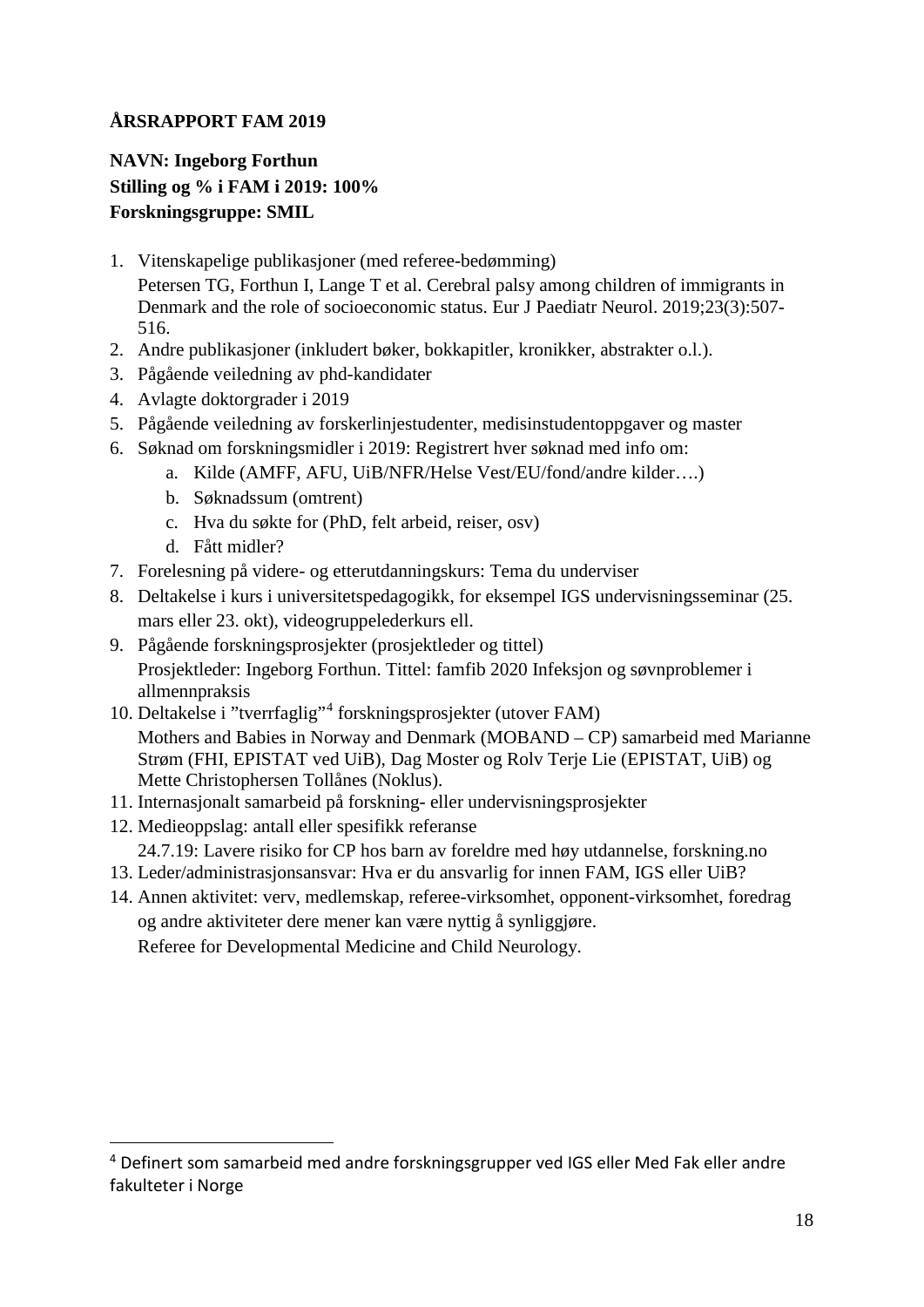## <span id="page-18-0"></span>**NAVN: Jan Sture Skouen 20 % i FAM i 2019: Forskningsgruppe: SMIL**

1. Vitenskapelige publikasjoner (med referee-bedømming)

Knapstad MK, Nordahl SHG, **Skouen JS**, Ask T, Goplen FK. [Neck pain associated with clinical symptoms in dizzy patients-A cross-sectional study.](https://www.ncbi.nlm.nih.gov/pubmed/31814286) Physiother Res Int. 2019 Dec 8:e1815. doi: 10.1002/pri.1815. [Epub ahead of print]

Knapstad MK, Goplen FK, Ask T, **Skouen JS**, Nordahl SHG. [Associations between pressure pain threshold in the neck and postural control in patients with](https://www.ncbi.nlm.nih.gov/pubmed/31707980)  [dizziness or neck pain -](https://www.ncbi.nlm.nih.gov/pubmed/31707980) a cross-sectional study. BMC Musculoskelet Disord. 2019 Nov 10;20(1):528. doi: 10.1186/s12891-019-2922-4

Bråten LCH, Rolfsen MP, Espeland A, Wigemyr M, Aßmus J, Froholdt A, Haugen AJ, Marchand GH, Kristoffersen PM, Lutro O, Randen S, Wilhelmsen M, Winsvold BS, Kadar TI, Holmgard TE, Vigeland MD, Vetti N, Nygaard ØP, Lie BA, Hellum C, Anke A, Grotle M, Schistad EI, **Skouen** 

[Efficacy of antibiotic treatment in patients with chronic low back pain](https://www.ncbi.nlm.nih.gov/pubmed/31619437) and Modic changes [\(the AIM study\): double blind, randomised, placebo controlled, multicentre trial.](https://www.ncbi.nlm.nih.gov/pubmed/31619437) **JS**, Grøvle L, Brox JI, Zwart JA, Storheim K; AIM study group. BMJ. 2019 Oct 16;367:l5654. doi: 10.1136/bmj.l5654.

Vikane E, Frøyland K, Næss HL, Aßmus J, **Skouen JS**. [Predictors for Psychological Distress 2 Months After Mild Traumatic Brain Injury.](https://www.ncbi.nlm.nih.gov/pubmed/31275230) Front Neurol. 2019 Jun 18;10:639. doi: 10.3389/fneur.2019.00639. eCollection 2019.

Vibe Fersum K, Smith A, Kvåle A, **Skouen JS**, O'Sullivan P. [Cognitive functional therapy in patients with non-specific chronic low back pain-a](https://www.ncbi.nlm.nih.gov/pubmed/30974479)  [randomized controlled trial 3-year follow-up.](https://www.ncbi.nlm.nih.gov/pubmed/30974479) Eur J Pain. 2019 Sep;23(8):1416-1424. doi: 10.1002/ejp.1399. Epub 2019 May 14.

Kalland Knapstad M, Goplen F, **Skouen JS**, Ask T, Nordahl SHG. [Symptom severity and quality of life in patients with concurrent neck pain and dizziness.](https://www.ncbi.nlm.nih.gov/pubmed/30739502) Disabil Rehabil. 2019 Feb 10:1-4. doi: 10.1080/09638288.2019.1571640. [Epub ahead of print]

- 2. Andre publikasjoner (inkludert bøker, bokkapitler, kronikker, abstrakter o.l.).
- 3. Pågående veiledning av phd-kandidater (navn, tittel på prosjektet, yrke, dato for begynnelsen og slutt)
	- Nakkesmerter og svimmelhet Nasjonal kompetansetjeneste for vestibulære sykdommer Øre-nese-halsavdeling Haukeland Universitetssykehus PhD kandidat Mari Kalland Knapstad (fysioterapeut) Start januar 2017 – desember 2019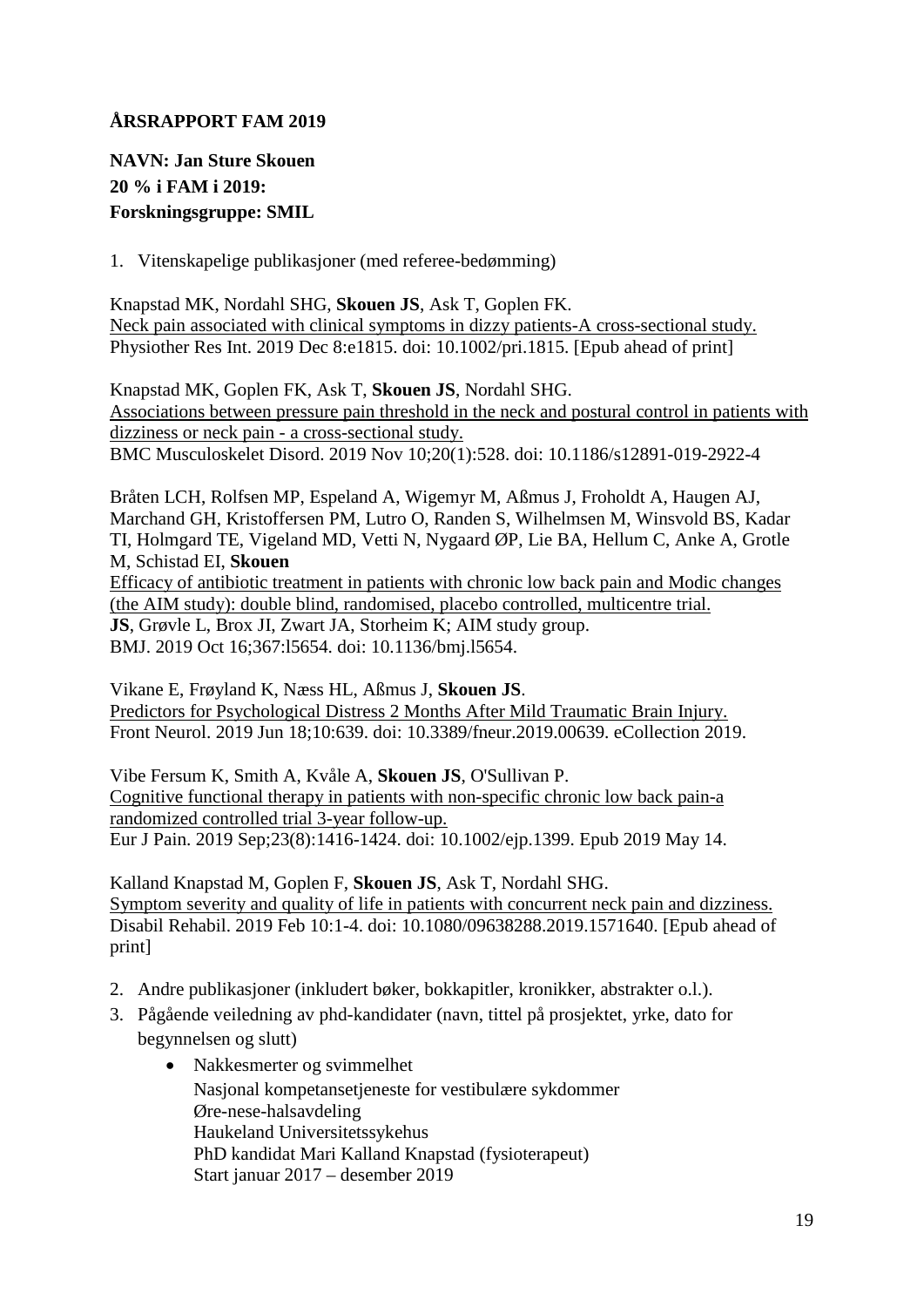- 4. Avlagte doktorgrader i 2019
- 5. Pågående veiledning av forskerlinjestudenter, medisinstudentoppgaver og master
	- Underviser medisinerstudentene i 6,7,11 og 12 semester.
	- Veileder masterstudentene Joanna Hauken og Ragnhild Rossebø ved IGS. Begge fysioterapeuter.
- 6. Søknad om forskningsmidler i 2019: Registrert hver søknad med info om:
	- Kilde (AMFF, AFU, UiB/NFR/Helse Vest/EU/fond/andre kilder….)
	- Søknadssum (omtrent)
	- Hva du søkte for (PhD, felt arbeid, reiser, osv)
	- Fått midler?
- 7. Forelesning på videre- og etterutdanningskurs: Tema du underviser
- 8. Deltakelse i kurs i universitetspedagogikk, for eksempel IGS undervisningsseminar (25. mars eller 23. okt), videogruppelederkurs ell.
- 9. Pågående forskningsprosjekter (prosjektleder og tittel)
	- Planlegger en RCT i primærhelsetjenesten med fastleger i PraksisNett på muskeog skjelettpasienter og lette psykiske lidelser ved første sykmelding. Samarbeider med NORCE, UiB, UiO, Keele, UK.
- 10. Deltakelse i "tverrfaglig"[5](#page-19-0) forskningsprosjekter (utover FAM)
	- **BackToBasic**

 $\overline{a}$ 

«The effect of Infliximab in patients with chronic low back pain and Modic changes. A randomized, double blind, placebo-controlled, multicenter trial». PI- principal investigator. Samarbeid med Helse Nord, Midt, Vest og Sør-øst.

- Planlegger/pilotkjøring: HelseIArbeid prosjekt med Helse Vest og NAV Hordaland for muske-og skjelettpasienter og psykiske lidelser.
- 11. Internasjonalt samarbeid på forskning- eller undervisningsprosjekter
- 12. Medieoppslag: antall eller spesifikk referanse
	- Hatt medieoppslag i Dagbladet høsten 2019 om rygg og ett tilsvarende i VG.
- 13. Leder/administrasjonsansvar: Hva er du ansvarlig for innen FAM, IGS eller UiB?
	- Leder for fagområdet fysikalsk medisin og rehabilitering i ny studieplan for medisinerstudentene
- 14. Annen aktivitet: verv, medlemskap, referee-virksomhet, opponent-virksomhet, foredrag og andre aktiviteter dere mener kan være nyttig å synliggjøre.
	- Var leder for doktorgradskomite til Heide Øksnes Markussen. Disputas 11. november 2019.12. Utgikk fra IGS, UiB.

<span id="page-19-0"></span><sup>5</sup> Definert som samarbeid med andre forskningsgrupper ved IGS eller Med Fak eller andre fakulteter i Norge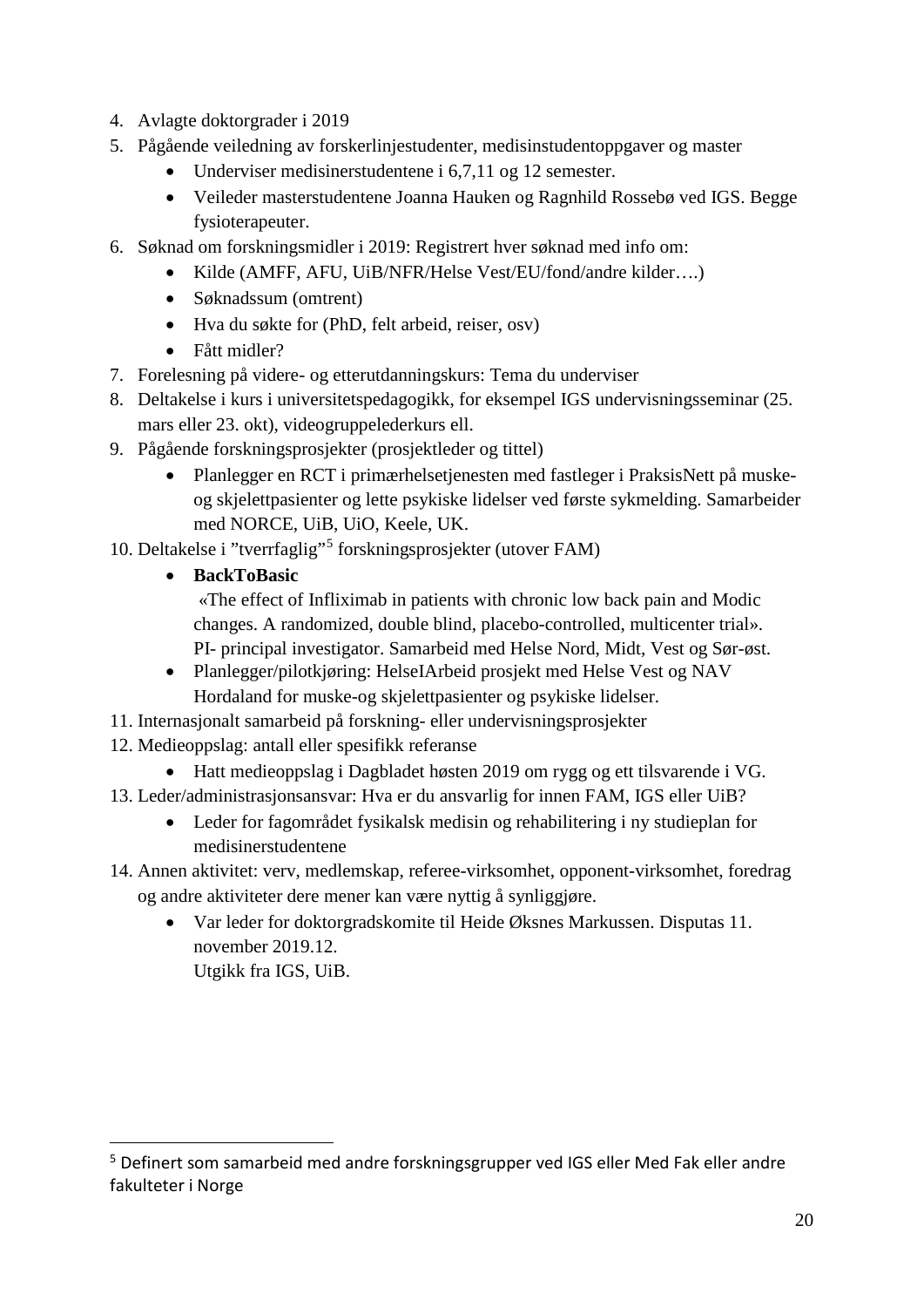## <span id="page-20-0"></span>**NAVN: Knut Eirik R Eliassen Stilling og % i FAM i 2019: Førsteamanuensis 50% (fra mai 2019) Forskningsgruppe: SMIL**

- 1. Vitenskapelige publikasjoner (med referee-bedømming)
- 2. Andre publikasjoner (inkludert bøker, bokkapitler, kronikker, abstrakter o.l.).
- 3. Pågående veiledning av phd-kandidater (navn, tittel på prosjektet, yrke, dato for begynnelsen og slutt)
- 4. Avlagte doktorgrader i 2019
- 5. Pågående veiledning av forskerlinjestudenter, medisinstudentoppgaver og master
	- Veileder medisinstudent Diman Barzigar i fordypningsoppgave «Kvalitetsforbedring gjennom legemiddelgjennomgang. En kvalitatitiv analyse blant fastleger i Norge».
- 6. Søknad om forskningsmidler i 2019: Registrert hver søknad med info om:
	- a. Kilde (AMFF, AFU, UiB/NFR/Helse Vest/EU/fond/andre kilder)
	- b. Søknadssum (omtrent)
	- c. Hva du søkte for (PhD, felt arbeid, reiser, osv)
	- d. Fått midler?
- 7. Forelesning på videre- og etterutdanningskurs:
	- Grunnkurs A, Voss, for spesialiteten allmennmedisin: «Identitet som allmennlege – tilhørighet til faget» «Særtrekk ved allmennmedisin som fag og praksis» «Sykdomspanoramaet i allmennmedisin»
- 8. Deltakelse i kurs i universitetspedagogikk,
	- IGS undervisningsseminar (25. mars og 23. okt)
	- Videogruppelederkurs 6. november
- 9. Pågående forskningsprosjekter (prosjektleder og tittel)
	- Prosjektleder KE Eliassen: "Other tick borne pathogens among erythema migrans patients", samarbeid med Statens Seruminstitut, København, Linköpings Universitet, Folkehelseinstituttet og Universitetet i Oslo.
	- Prosjektleder KE Eliassen: "Clinical and microbiological aspects of erythema migrans patients in Norwegian general practice", samarbeid med Sørlandet Sykehus.
- 10. Deltakelse i "tverrfaglig"[6](#page-20-1) forskningsprosjekter (utover FAM)
- 11. Internasjonalt samarbeid på forskning- eller undervisningsprosjekter
- 12. Medieoppslag:
	- https://www.nrk.no/hordaland/fastlege-slar-alarm-om-multidosesystemet -kanbli-avhengige-av-vanedannende-medisiner-1.14816680
- 13. Leder/administrasjonsansvar: I ledergruppen for Mentorordningen
- 14. Annen aktivitet:

 $\overline{a}$ 

<span id="page-20-1"></span><sup>6</sup> Definert som samarbeid med andre forskningsgrupper ved IGS eller Med Fak eller andre fakulteter i Norge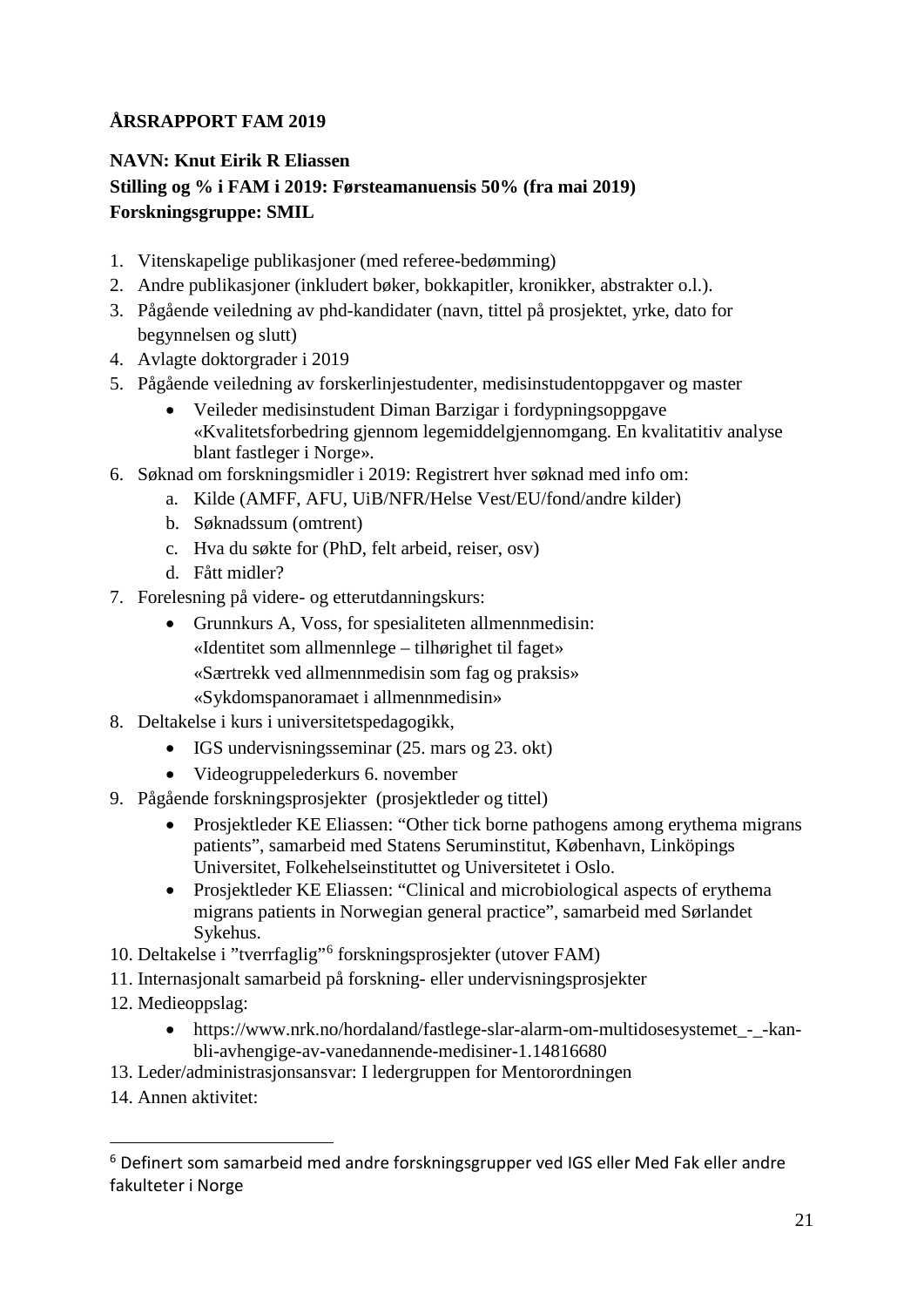EACH Forum on Healthcare Communication, Leiden, Nederland, september 2019. Workshop: "Close encounters with the sick: Teaching first-year medical students to connect". Presentasjon og simulering av faget PASKON fra UiB sammen med professor Edvin Schei.

GRIN, General Practice Research on Infections Network, Leuven, Belgia, september 2019. Foredrag "Other tick borne pathogens among erythema migrans patients".

Verv: I referansegruppen for Nasjonalt kompetansesenter for flåttbårne sykdommer (NFKS), Sørlandet Sykehus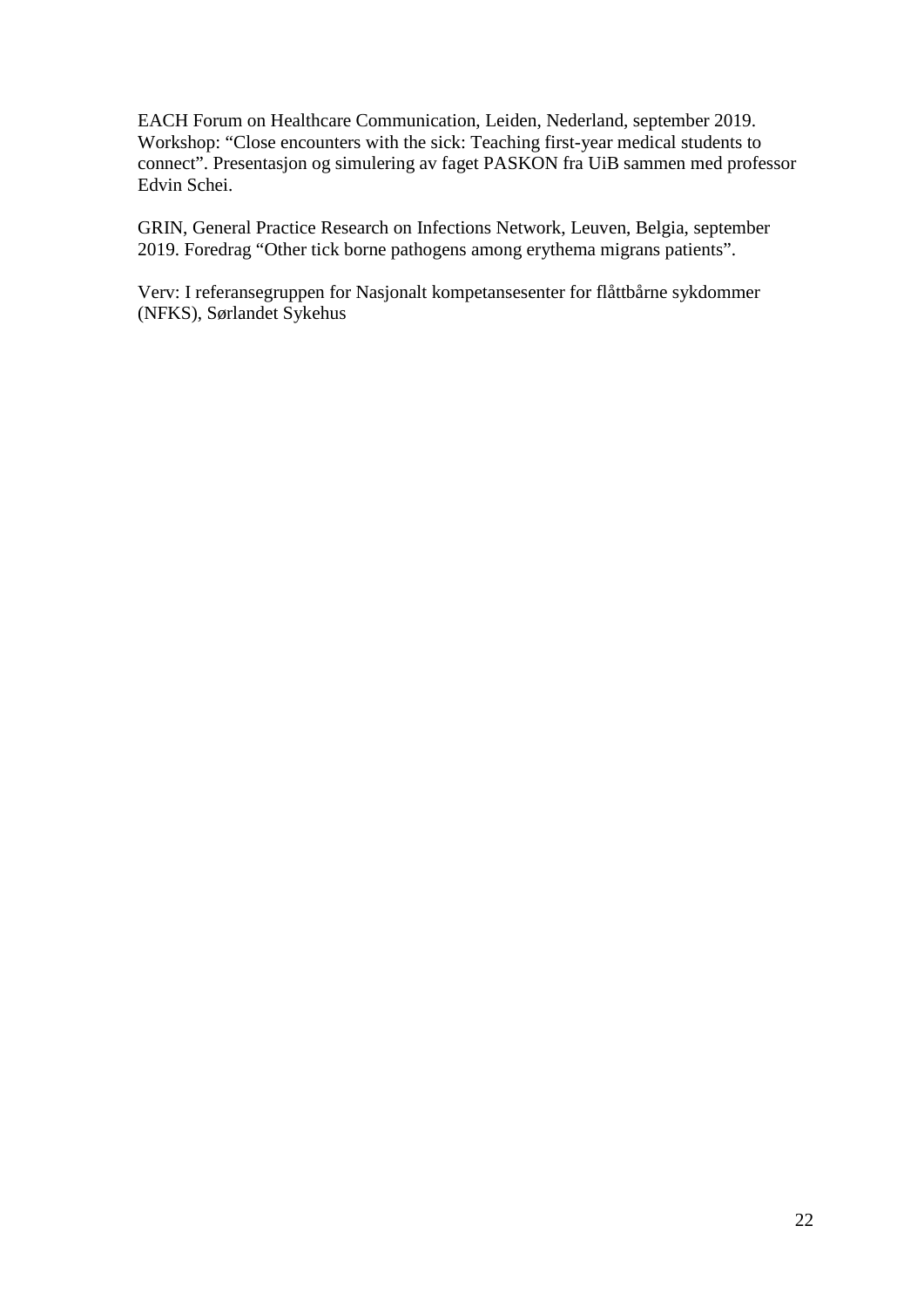<span id="page-22-0"></span>**NAVN: Sverre Sandberg Stilling og % i FAM i 2019: Professor 20% Forskningsgruppe: SMIL**

#### **1. Vitenskapelige publikasjoner (med referee-bedømming)**

- 1. Naik H, Desnick R, Gouya L, Balwani M, Bissell M, Rees D, et al. EXPLORE: A prospective, multinational natural history study of acute hepatic porphyria patients with recurrent attacks. Neurology. 2019;92(15).
- 2. González-Lao E, Corte Z, Simón M, Ricos C, Coskun A, Braga F, et al. Systematic review of the biological variation data for diabetes related analytes. Clinica Chimica Acta. 2019 Jan;488:61–7.
- 3. monterisi L, Sandberg S. Importanza dell'utilizzo di "Biological Variation Data Critical Appraisal Checklist"nel disegno sperimentale di studi di variabilità biologica. Valutazione a confronto di due pubblicazioni sulla variabilità biologica della proteina S100- β e dell'enolasi neurone specifica. 2019 Jan 11;:1–8.
- 4. Bukve T, Sandberg S, Vie WS, Sølvik U, Christensen NG, Stavelin A. Commutability of a Whole-Blood External Quality Assessment Material for Point-of-Care C-Reactive Protein, Glucose, and Hemoglobin Testing. Clin Chem. Clinical Chemistry; 2019 Mar 11;65(6):791–7.
- 5. Gjelsvik B, Tran AT, Berg TJ, Bakke Å, Mdala I, Nokleby K, et al. Exploring the relationship between coronary heart disease and type 2 diabetes: a cross-sectional study of secondary prevention among diabetes patients. BJGP Open. Royal College of General Practitioners; 2019 Apr;3(1):1–11.
- 6. Baravelli CM, Sandberg S, Aarsand AK, Tollånes MC. Porphyria cutanea tarda increases risk of hepatocellular carcinoma and premature death: a nationwide cohort study. Orphanet J Rare Dis. BioMed Central; 2019 Apr 3;14(1):1–10.
- 7. Lord SJ, St John A, Bossuyt PM, Sandberg S, Monaghan PJ, O'Kane M, et al. Setting clinical performance specifications to develop and evaluate biomarkers for clinical use. Ann Clin Biochem. 5 ed. 2019 Apr 16;55:4563219842265–9.
- 8. Chen B, Whatley S, Badminton M, Aarsand AK, Anderson KE, Bissell DM, et al. International Porphyria Molecular Diagnostic Collaborative: an evidence-based database of verified pathogenic and benign variants for the porphyrias. Genet Med. 2019 May 10;375(11):924–34.
- 9. Kristoffersen A-H, Stavelin AV, Ajzner E, Kristensen GBB, Sandberg S, Van Blerk M, et al. Pre-analytical practices for routine coagulation tests in European laboratories. A collaborative study from the European Organisation for External Quality Assurance Providers in Laboratory Medicine (EQALM). Clinical Chemistry and Laboratory Medicine. 2019 May 14;0(0):292–1521.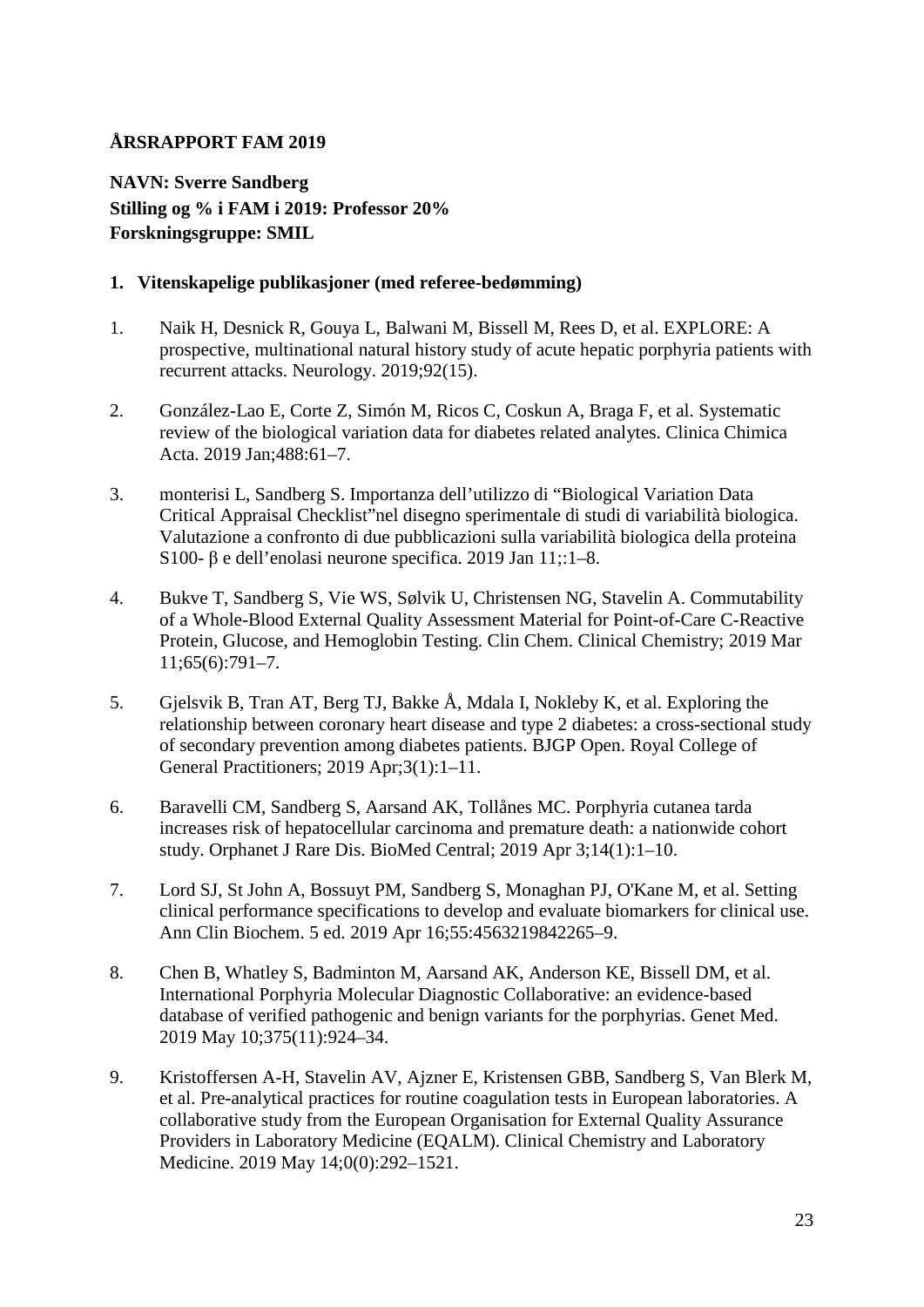- 10. Marco JD-G, Fernandez-Calle P, Minchinela J, Aarsand AK, Bartlett WA, Aslan B, et al. Biological variation data for lipid cardiovascular risk assessment biomarkers. A systematic review applying the biological variation data critical appraisal checklist (BIVAC). Clin Chim Acta. 2019 May 16;495:467–75.
- 11. Carobene A, Aarsand AK, Guerra E, Bartlett WA, Coskun A, Díaz-Garzón J, et al. European Biological Variation Study (EuBIVAS): Within- and Between-Subject Biological Variation Data for 15 Frequently Measured Proteins. Clin Chem. Clinical Chemistry; 2019 Jun 6;65(8):clinchem.2019.304618–1041.
- 12. Hammersland MH, Aarsand AK, Sandberg S, Andersen J. Self-efficacy and selfmanagement strategies in acute intermittent porphyria. BMC Health Serv Res. Sixth ed. BMC Health Services Research; 2019 Jul 1;19(1):1–9.
- 13. Røraas T, Sandberg S, Aarsand AK, Støve B. A Bayesian Approach to Biological Variation Analysis. Clin Chem. Clinical Chemistry; 2019 Jul 1;65(8):995–1005.
- 14. Sølvik UØ, Løkkebø E, Kristoffersen A-H, Brodin E, Averina M, Sandberg S. Quality of Warfarin Therapy and Quality of Life are Improved by Self-Management for Two Years. Thromb Haemost. Georg Thieme Verlag KG; 2019 Aug 1;19(EFirst):1632–41.
- 15. Kristoffersen A-H, Petersen PH, Bjørge L, Røraas T, Sandberg S. Concentration of fibrin monomer in pregnancy and during the postpartum period. Ann Clin Biochem. 2019 Aug 14;89:000456321986973–9.
- 16. Cooper JG, Bakke A, Dalen I, Carlsen S, Skeie S, Lovaas KF, et al. Factors associated with glycaemic control in adults with Type 1 diabetes: a registry-based analysis including 7601 individuals from 34 centres in Norway. Diabet Med. 2019 Aug 30;:dme.14123.
- 17. Tran A, Gjelsvik B, Berg T, Cooper J, Claudi T, Sandberg S, et al. Potential over- and under-treatment in glycaemic management of type 2 diabetes in general practice in Norway. Diabetologia. 2019 Sep;62:S403–4.
- 18. Gouya L, Ventura P, Balwani M, Bissell DM, Rees DC, Stolzel U, et al. EXPLORE: A Prospective, Multinational, Natural History Study of Patients with Acute Hepatic Porphyria with Recurrent Attacks. Hepatology. John Wiley & Sons, Ltd; 2019 Sep 12;377:hep.30936.
- 19. Gidske G, Aakre KM, Rustad P, Sandberg S, Norling A, Pelanti J, et al. Handling of hemolyzed serum samples in clinical chemistry laboratories: the Nordic hemolysis project. Clinical Chemistry and Laboratory Medicine. 2019 Oct 25;57(11):1699–711.
- 20. Bakke A, Dalen I, Thue G, Cooper J, Skeie S, Berg TJ, et al. Variation in the achievement of HbA1c , blood pressure and LDL cholesterol targets in type 2 diabetes in general practice and characteristics associated with risk factor control. Diabet Med. 2019 Oct 25;376:dme.14159.
- 21. Tran AT, Berg TJ, Gjelsvik B, Mdala I, Thue G, Cooper JG, et al. Ethnic and gender differences in the management of type 2 diabetes: a cross-sectional study from Norwegian general practice. BMC Health Serv Res. BioMed Central; 2019 Nov 28;19(1):904–11.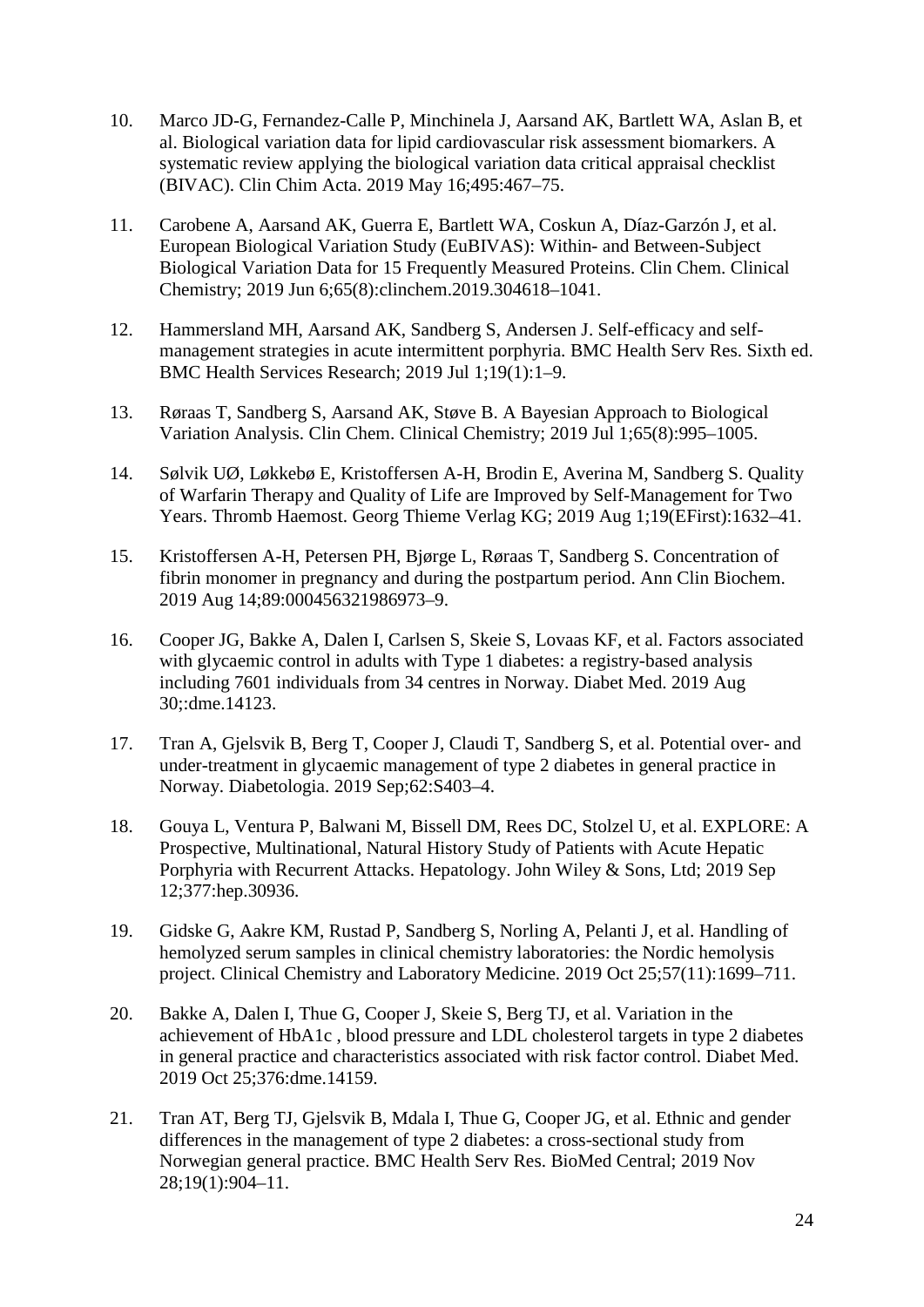- 22. Bustad HJ, Toska K, Schmitt C, Vorland M, Skjærven L, Kallio JP, et al. A Pharmacological Chaperone Therapy for Acute Intermittent Porphyria. Molecular Therapy. Elsevier Ltd; 2019 Dec 5;:1–20.
- 23. Stavelin A, Flesche K, Tollaanes M, Christensen NG, Sandberg S. Performance of Afinion HbA1c measurements in general practice as judged by external quality assurance data. Clinical Chemistry and Laboratory Medicine. 2019 Dec 11;0(0):166.

#### **2. Andre publikasjoner (inkludert bøker, bokkapitler, kronikker, abstrakter o.l.).**

- 1. Miller GW, Sandberg S. Quality Management. In: Tietz Fundamentals of Clinical Chemistry and Molecular Diagnostics. 2019. pp. 90–107.
- 2. Sandberg S, Røraas T, Aarsand AK, Fraser CG. Biological variation. In: Rifai N, Horvath AR, Wittwer CT, editors. Quality Management. 2019. pp. 51–63.

#### **3. Pågående veiledning av phd-kandidater (navn, tittel på prosjektet, yrke, dato for begynnelsen og slutt)**

Cand. Med Tone Bukve (Effekt av å delta i et kvalitetssikringssystem). Planlagt innlevering våren 2020

- Cand med Åsne Bakke (Trends of care and factors associated with poor and good control of patients with type 2 diabetes in general practice in Norway 2005-2014) Innlevert høsten 2019. Disputas 14. februar 2020
- Cand pharm Aslaug Johanne Risøy (Diabetes risk assessment and HbA1c measurements in community pharmacies) Innlevering høst 2020

## **4. Avlagte doktorgrader i 2019**

- Cand Pharm Lillan Mo Andreassen (Diabetes in care homes. Special emphasis on medicines and blood glucose measurements
- Cand psychol Carl Barawelli (Long-term clinical and socioeconomic consequences of porphyria – A comparison with the general Norwegian population.

## **5. Pågående veiledning av forskerlinjestudenter, medisinstudentoppgaver og master**

En master

## **6. Søknad om forskningsmidler i 2019: Registrert hver søknad med info om:**

- **a. Kilde (AMFF, AFU, UiB/NFR/Helse Vest/EU/fond/andre kilder….)**
- **b. Søknadssum (omtrent)**
- **c. Hva du søkte for (PhD, felt arbeid, reiser, osv)**
- **d. Fått midler?**

Tilslag på NFR søknad (i samarbeid med Biokjemisk Institutt) Pharmacological Chaperone Therapy for Acute Intermittent Porphyria: 8 mill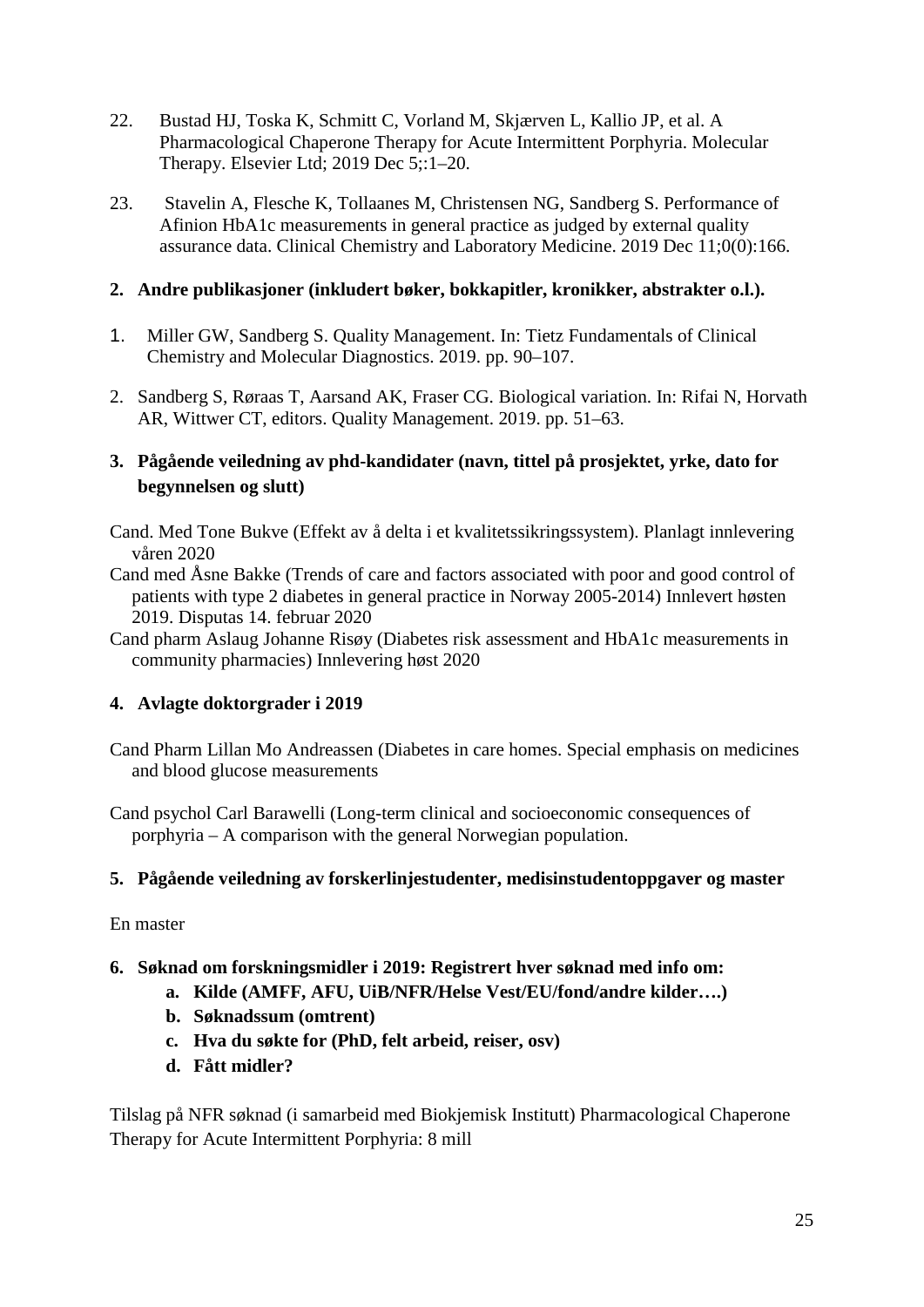Diverse mindre søknader med tilslag på 1-400 000

- **7. Forelesning på videre- og etterutdanningskurs: Tema du underviser**
- **8. Deltakelse i kurs i universitetspedagogikk, for eksempel IGS undervisningsseminar (25. mars eller 23. okt), videogruppelederkurs ell.**
- **9. Pågående forskningsprosjekter (prosjektleder og tittel)**
	- 1. Biologisk variasjon etablering av database og systematisk review av artikler (leder gruppe med ca 25 personer fra 6 land)
	- 2. Point of Care utstyr kvalitet og nytteverdig (Leder forskning på Noklus)
	- 3. Rosa4 studie og diabetesregister (Leder styringsgruppe m 4. PhD og en post doc kandidat)
	- 4. Terapi for akutt intermitterende porfyri (deltaker i NFR prosjekt)
	- 5. Forskningprosjekter ved porfyri, registerepidemiologi og Quality of Life

#### **10. Deltakelse i "tverrfaglig"[7](#page-25-0) forskningsprosjekter (utover FAM)**

Se ovenfor 3 og 5

## **11. Internasjonalt samarbeid på forskning- eller undervisningsprosjekter**

Se ovenfor 1,2 og 4 innebærer samarbeid med utenlandske forskere

#### **12. Medieoppslag: antall eller spesifikk referanse**

Ikke registrert

**13. Leder/administrasjonsansvar: Hva er du ansvarlig for innen FAM, IGS eller UiB?**

## **14. Annen aktivitet: verv, medlemskap, referee-virksomhet, opponent-virksomhet, foredrag og andre aktiviteter dere mener kan være nyttig å synliggjøre.**

*Ledelse / verv*

 $\overline{a}$ 

Leder (fra 1996) av Norsk kvalitetsforbedring av laboratorieanalyser utenfor sykehus (Noklus) [www.noklus.no.](http://www.noklus.no/)

Leder av Nasjonalt kompetansesenter for porfyrisykdommer, NAPOS, [www.napos.no](http://www.napos.no/)

1. Past-president EFLM (European Federation of Clinical Chemistry and Laboratory Medicine)

<span id="page-25-0"></span><sup>7</sup> Definert som samarbeid med andre forskningsgrupper ved IGS eller Med Fak eller andre fakulteter i Norge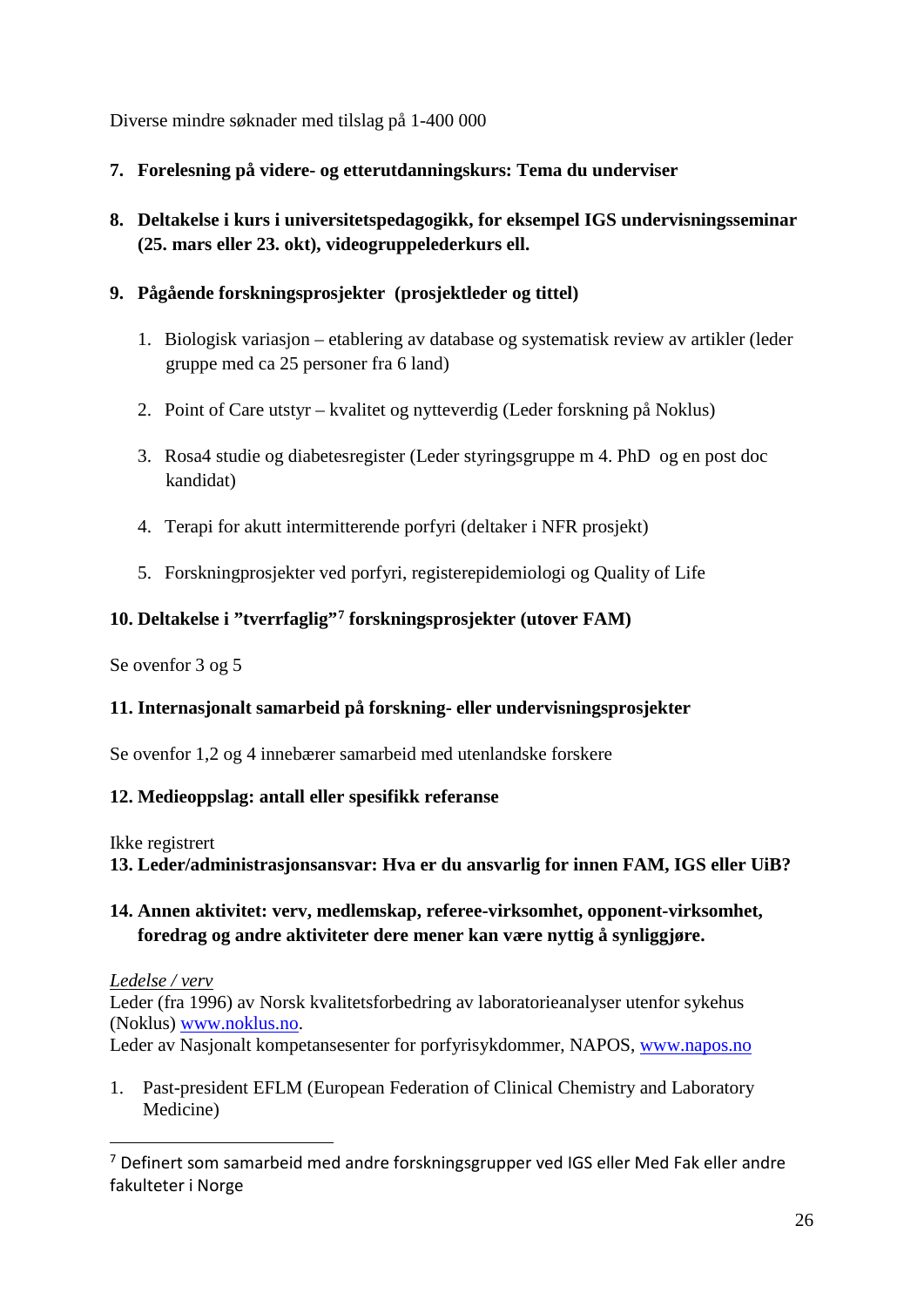- 2. Board member IFCC (Inernational Federation of Clinical chemistry and Laboratory Medicine)
- 3. President European Porphyria Network (EPNET) Association
- 4. Leder TG (task and finish group) biological variation database i EFLM
- 5. Medlem Scientific Program Committee Euromedlab, Barcelona 2019
- 6. Medlem Scientific Programme Committee Euromedlab Munich 2021
- 7. Expert consultant i EFLM WG-test evaluation (WG-TE)
- 8. Expert consultant I EFLM WG biological variation
- 9. Expert consultant EFLM WG-postanalytical phase
- 10. Expert consultant IFCC Committee on POC
- 11. IFCC Liason to the WHO for IVD devices
- 12. IFCC representant The International Consortium for Harmonization of Clinical Laboratory Results
- 13. Styremedlem i EFLM-AFCB Joint Task Force for Laboratory Medicine in Mobile **Societies**

#### *Utenlandske foredrag*

Tunisian Society for Clinical Biologie, Hammamet February 1th 2019 *Lecture: Biological variation*

The Power of Personalised Pathology. Pathology Update 2019, February 22-24th Melbourne *Lecture: Why analytical performance specifications are important and how they can be established.* 

*Lecture: Establishment and utility of data on biological variation – an update. Lecture: Important aspects of establishing a POC quality system outside hospitals Lecture: A pragmatic approach to sample acceptance and rejection*

RCPQAP Workshop on POC testing, February 28<sup>th</sup>, 2019. Sydney *Lecture: Best Practice POCT Lecture: EQA of interpretative comments*

VII International Symposium. Laboratory Medicine and Quality, Barcelona May 18th 2019 *Lecture: What analytical performance specifications should we use? New EFLM Biological Variation database at a glance. New tools and functionalities*

Euromedlab Barcelona 202, Barcelona Mai 19-23 2019 *Chair – plenary: HEALTH DATA RESEARCH UK (HDR UK): OPTIONS AND OPPORTUNITIES FOR HEALTH DATA SCIENCE Chair Symposium: POINT OF CARE TESTING. FROM QUALITY ASSURANCE STRATEGIES TO CLINICAL UTILITY AND PATIENT OUTCOMES Lecture: Quality control and analytical performance specifications for different clinical POCT settings. Should they be different?* 

*Chair symposium: Performance specifications in laboratory medicine Lecture: Introduction to different ways of setting performance specifications in laboratory medicine.*

Russian Conference of Laboratory Medicine, Moskva Sept 11-13<sup>th</sup>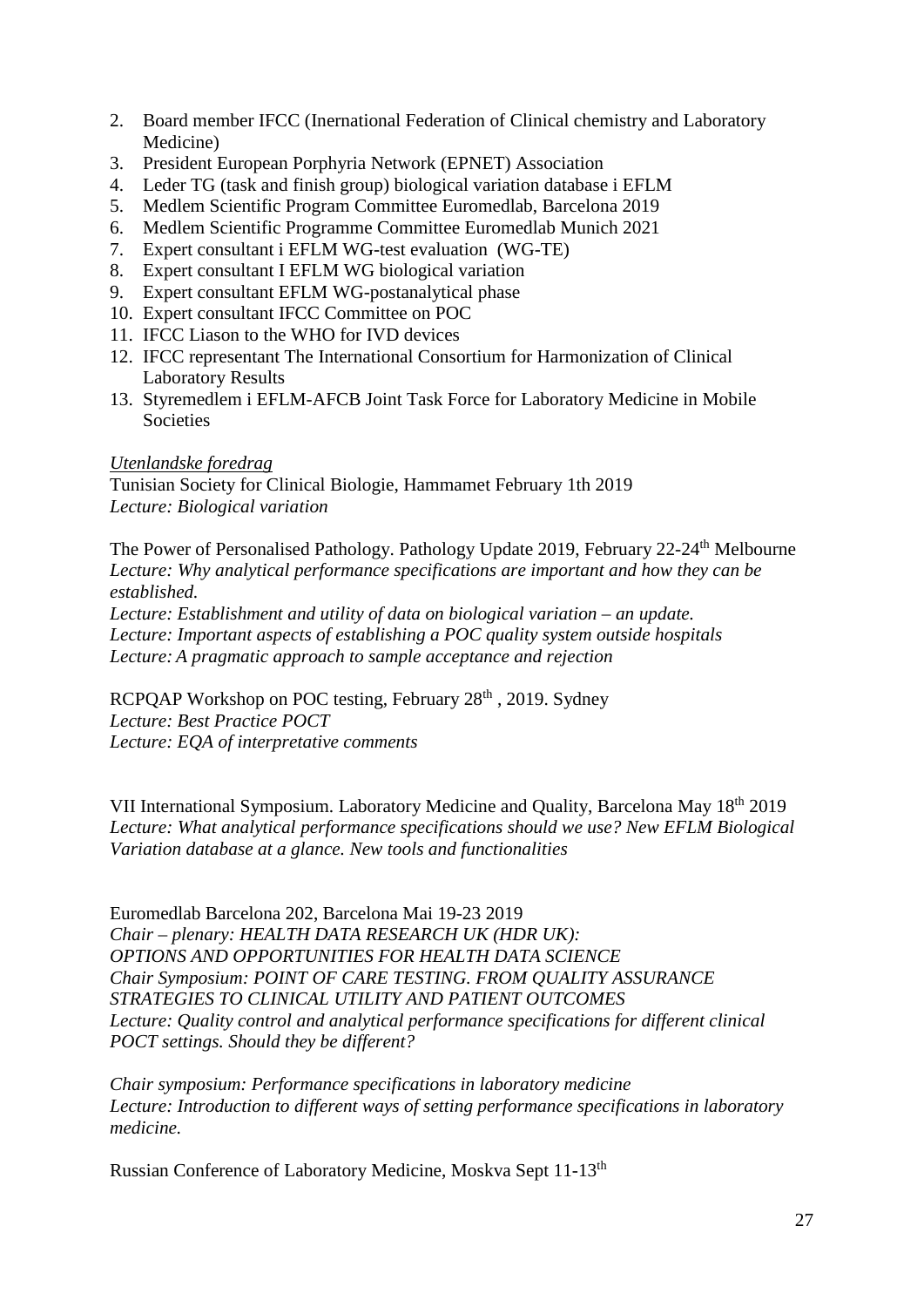*Lecture: Biological variation*

Afracamedlab 2019, Marrakesh Sept 25-29 *Lecture: Challenges of POC testing Lecture: Performance Specifications*

CELME meeting Prague, Oct 3-4 *Lecture: Should we have Different Performance Specifications when we know the clinical reasons for requesting a test?*

8th International Congress in Laboratory Medicine, Ljubljana Oct 14 *Lecture: Performanance specifications in Laboratory Medicine Lecture: Quality control and analytical performance specifications for different clinical POCT settings. Should they be different?*

EQALM symposium, Ljubljana 16-17<sup>th</sup> Lecture: *Harmonisation and traceability: a global effort - A joint project between ICHCLR and EQALM*

27th Balkan Conference in Laboratory Medicine and 30th TBS Antalya Oct. 26-27

*Leder + 2 foredrag: Workshop in: How to write a Scientific paper, Kursleder og lecturer (26- 27) Lecture Harmonisation in clinical laboratories and the harmonisation activities of EFLM*

Iternational Conference on Clinical Pathology and Laboratory Medicine and 60<sup>th</sup> anniversary Centrol Centro Hospitilar Universitário de Sao Joao, Porto Dec 12<sup>th</sup> *Lecture: Different Performance specifications according to the clinical situation*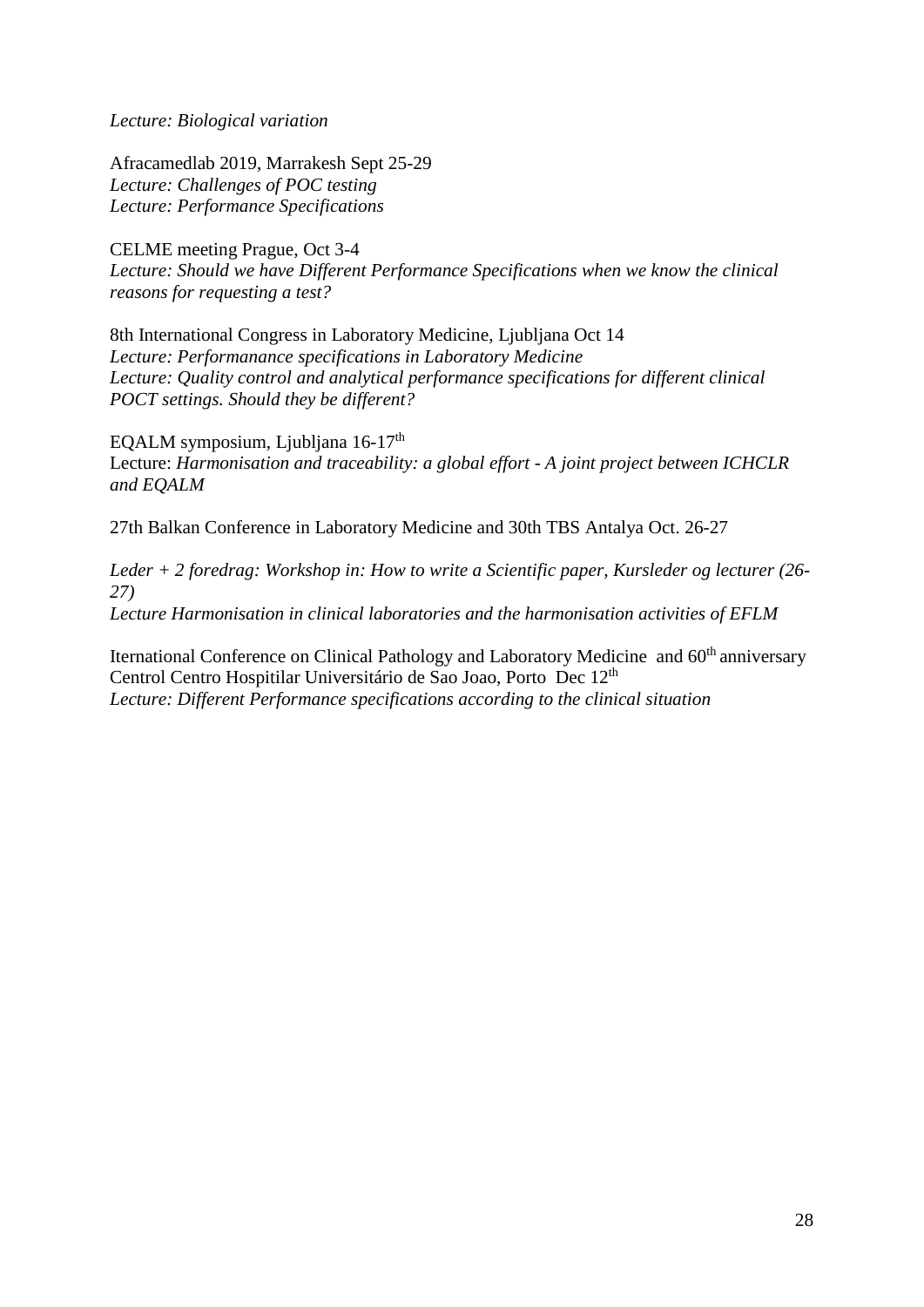## <span id="page-28-0"></span>**NAVN: Una Ørvim Sølvik Stilling og % i FAM i 2019: Førsteamanuensis, 100% (Fagområdegruppe helsevitenskap) Forskningsgruppe: SMIL**

- 1. Vitenskapelige publikasjoner (med referee-bedømming)
	- Sølvik UØ, Løkkebø E, Kristoffersen AH, Brodin E, Averina M, Sandberg S. Quality of warfarin therapy and quality of life are improved by self-management for two years. Thrombosis and Haemostasis 2019;19:1632-1641. [https://www.thieme](https://www.thieme-connect.com/products/ejournals/html/10.1055/s-0039-1693703)[connect.com/products/ejournals/html/10.1055/s-0039-1693703](https://www.thieme-connect.com/products/ejournals/html/10.1055/s-0039-1693703) .
	- Bukve T, Sandberg S, Wenche SV, Sølvik U, Christensen NG, Stavelin A. Commutability of a whole-blood external quality assurance material for point-of-care C-reactive protein, glucose, and hemoglobin testing. Clin Chem 2019;65:791-797. (nivå 2 tidsskrift) <http://clinchem.aaccjnls.org/content/clinchem/early/2019/03/06/clinchem.2018.300202.full.pdf>
- 2. Andre publikasjoner (inkludert bøker, bokkapitler, kronikker, abstrakter o.l.). Abstrakt: ESTRO38, Milano 26. - 30. April 2019. «Organ motion charaterization by a novel fiducial marker in esophageal cancer radiotherapy"
- 3. Pågående veiledning av phd-kandidater (navn, tittel på prosjektet, yrke, dato for begynnelsen og slutt): Aslaug Johanne Risøy, Diagnostisering av type 2 diabetes på apotek, farmasøyt, 01.08.2015
- 4. Avlagte doktorgrader i 2019: Lillan Mo Andreassen, Diabetes in care homes Special emphasis on medicines and blood glucose measurements, farmasøyt, disputas 20.09.2019
- 5. Pågående veiledning av forskerlinjestudenter, medisinstudentoppgaver og master:
	- Hovedveileder for medisinstudentene Anette Hetlevik og Rochini Yogarajan på særoppgaveprosjektet "Diagnose av diabetes type 2". Leverte våren 2019.
	- Medveileder for Guro Fagernes, masteroppgave «Mer enn bare ett stikk. Pasienten sine erfaringer ved blodprøvetaking». Muntlig mastergradseksamen våren 2019.
	- Medveileder for Turid Husevåg Sulen, masteroppgave «Preoperative chemo radiotherapy of esophageal cancer: An in-silico study comparing 3D conformal radiotherapy versus intensity modulated radiotherapy and dose escalated intensity modulated radiotherapy regarding normal tissue complication probability». Muntlig mastergradseksamen våren 2019.
	- Medveileder for Else Marie Svinås, masteroppgave" Dosereduksjon og diagnostisk ytelse, en sammenligning av PET/CT med diagnostisk CT og PET/MR". Leverte høsten 2019.
	- Medveileder for Christine Eikefet, masteroppgave «Hvilke erfaringer har radiografer med ivaretakelse av pasientsikkerhet ved MR-undersøkelser?».
	- Medveileder for Hege Alvheim, masteroppgave «Interferens av antifosfolipidantistoff på ulike PT-INR-metoder, ved warfarinbehandling».
	- Medveileder for Kjersti Østrem, masteroppgave «Sammenligning av laboratorieundersøkelser som kan redusere risikoen for akutte hemolytiske transfusjonsreaksjoner ved fullblodstransfusjoner».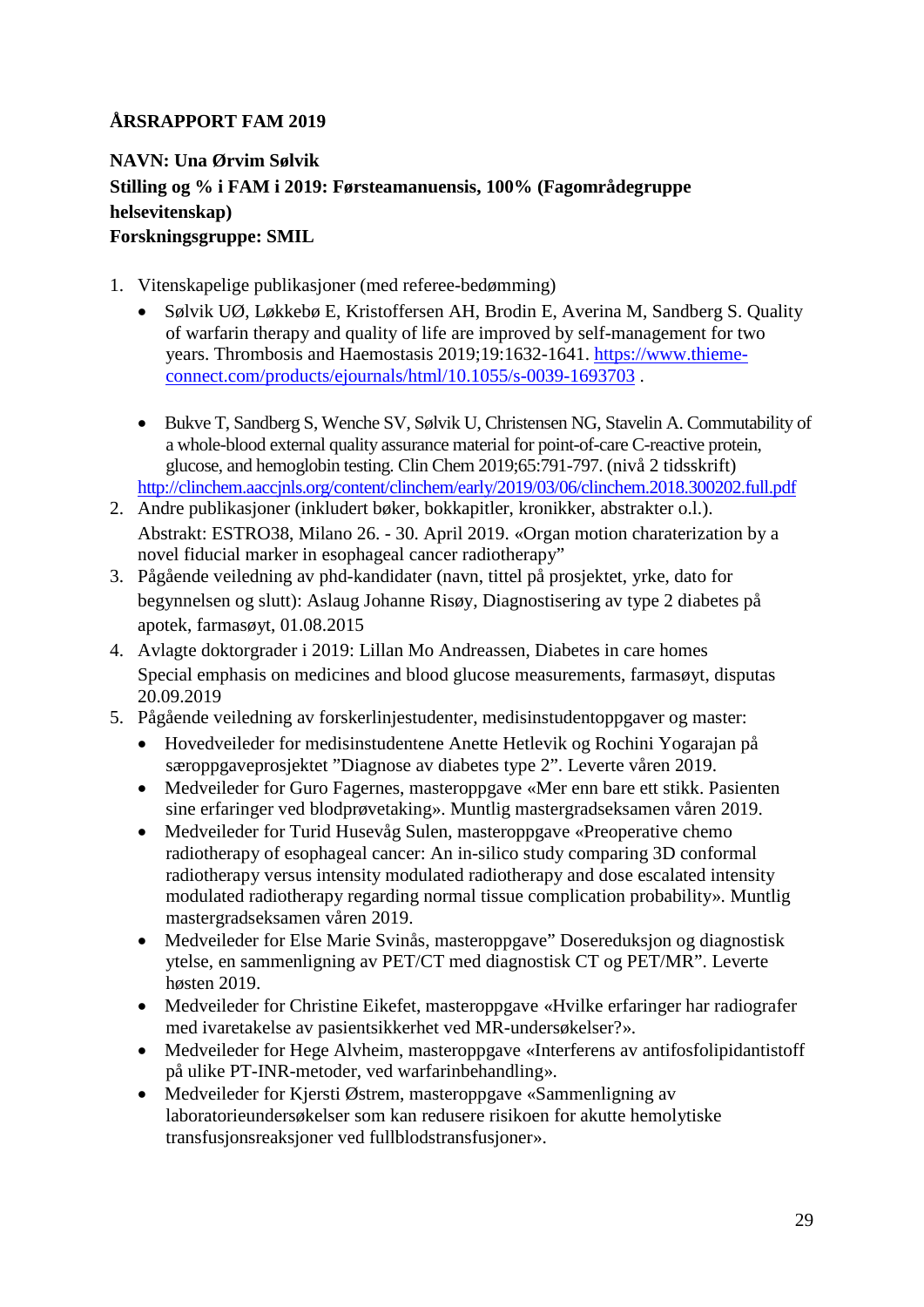- Medveileder for Camilla Grindeland Boer, masteroppgave «Vurdering av individuelt tilpasset protonterapi sammenliknet med fotonterapi for pasienter med lokalavansert ikke-småcellet lungekreft (NSCLC)»
- Medveileder for Christoffer Moen, masteroppgave "Impact of anatomical changes and variable relative biological effectiveness in radiotherapy for head and neck patients"
- Medveileder for Linn Tøsdal, masteroppgave «Kan kunstig intelligens erstatte radiografers kvalitetssikringsarbeid av posisjoneringsparametere i mammografiprogrammet?»
- 6. Søknad om forskningsmidler i 2019: Registrert hver søknad med info om:
	- a. Kilde (AMFF, AFU, UiB/NFR/Helse Vest/EU/fond/andre kilder)
	- b. Søknadssum (omtrent)
	- c. Hva du søkte for (PhD, felt arbeid, reiser, osv)
	- d. Fått midler?
- 7. Forelesning på videre- og etterutdanningskurs: Tema du underviser
- 8. Deltakelse i kurs i universitetspedagogikk, for eksempel IGS undervisningsseminar (25. mars eller 23. okt), videogruppelederkurs ell.: IGS undervisningsseminar 25. mars og 23. oktober. Seminar for veiledere for PhD-kandidater 21.02.19 og 29.11.19
- 9. Pågående forskningsprosjekter (prosjektleder og tittel):
	- Prosjektleder: Tone Vonheim Madsen
		- Tittel: «Kvalitetsforbedringsprosjekt ved bruk av data fra Norsk diabetesregister for voksne (NDV). Type 1-diabetes: Forebygge utvikling av senkomplikasjoner ved å redusere HbA1c hos høyrisikopasienter, dette ved hjelp av eksisterende ressurser i avdelingen»
	- Prosjektleder: Una Sølvik Tittel: «Faktorer som er assosiert med kronisk nyresykdom hos pasienter med diabetes i Norge»
	- Prosjektleder: Una Sølvik Tittel: «Erfaringer med diagnostisering og oppfølging av personer med type 2 diabetes hos norske fastleger»
- 10. Deltakelse i "tverrfaglig"[8](#page-29-0) forskningsprosjekter (utover FAM)
- 11. Internasjonalt samarbeid på forskning- eller undervisningsprosjekter
- 12. Medieoppslag: antall eller spesifikk referanse

 $\overline{a}$ 

13. Leder/administrasjonsansvar: Hva er du ansvarlig for innen FAM, IGS eller UiB? Undervisningsgruppeleder Helsevitenskap, Ansvarlig for FoU-møter på Noklus

14. Annen aktivitet: verv, medlemskap, referee-virksomhet, opponent-virksomhet, foredrag og andre aktiviteter dere mener kan være nyttig å synliggjøre. Medlem i Norsk Selskap for Medisinsk Biokjemi Referee: BMC Infectious Diseases, Journal of clinical laboratory analysis, Scandinavian Journal of Clinical and Laboratory Investigation Midtveiskomite: Wegdan Hasha, høsten 2019 Foredrag: Noklus FoU dag 09.12.19. «Analytisk kvalitet og brukervennlighet, evaluering av to hurtigtester for påvisning av Streptokokker»

<span id="page-29-0"></span><sup>8</sup> Definert som samarbeid med andre forskningsgrupper ved IGS eller Med Fak eller andre fakulteter i Norge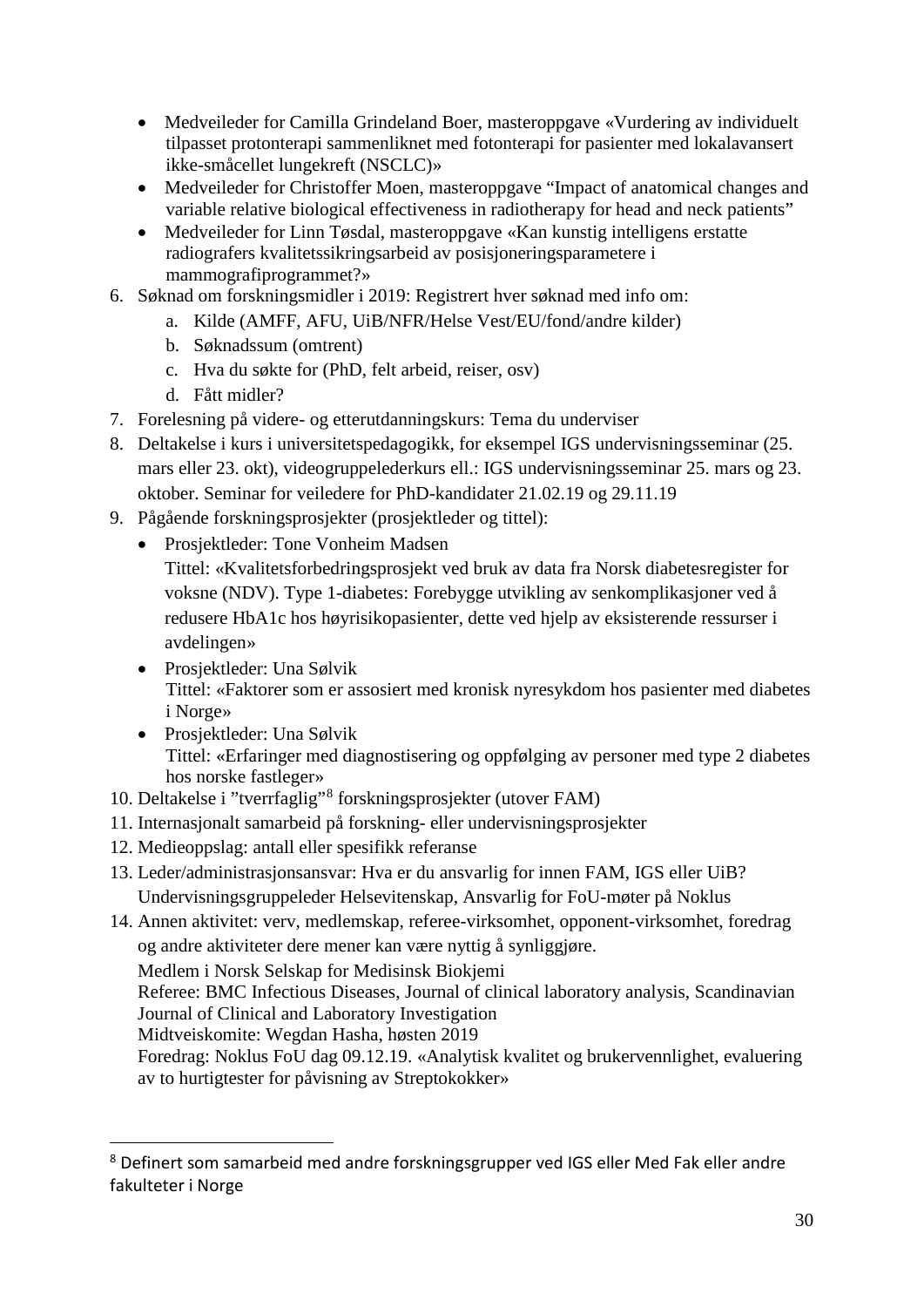## <span id="page-30-0"></span>**NAVN: Siri Waage Stilling og % i FAM i 2019: Postdok, 50 % frem til 1.5.19 Forskningsgruppe: SMIL**

- 1. Vitenskapelige publikasjoner (med referee-bedømming)
	- 1. Zakariassen E, Waage S, Harris A, Gatterbauer-Trischler P, Lang B, Voelckel W, Pallesen S, Bjorvatn B. Causes and management of sleepiness among pilots in a Norwegian and an Austrian Air Ambulance service – a comparative study. Air Medical Journal 2019; 38: 25-29. Nivå 1. PMID: 30711081.
	- 2. Vedaa Ø, Harris A, Erevik EK, Waage S, Bjorvatn B, Sivertsen B, Moen BE, Pallesen S. Short rest between shifts (quick returns) and night work are associated with work related accidents. International Archives of Occupational and Environmental Health 2019; 92: 829-835. PMID: 30879132. Nivå 1.
	- 3. Sørengaard TA, Karlsen H, Langvik E, Pallesen S, Bjorvatn B, Waage S, Moen BE, Saksvik-Lehouillier I. Insomnia as a partial mediator in the relationship between personality and future symptoms of anxiety and depression among nurses. Frontiers in Psychology 2019; 10: 901. PMID: 31105623. Nivå 2.
	- 4. Vedaa Ø, Pallesen S, Erevik E, Svensen E, Waage S, Bjorvatn B, Sivertsen B, Harris A. Long working hours are inversely related to sick leave in the following 3 months: a 4-year registry study. International Archives of Occupational and Environmental Health 2019; 92: 457-466. PMID: 30406330. Nivå 1.
	- 5. Buchvold HV, Pallesen S, Waage S, Moen BE, Bjorvatn B. Shift work and lifestyle factors: A 6-year follow-up study among nurses. Frontiers in Public Health 2019; 7: 281. PMID: 31750282.
	- 6. Flaa TA, Harris A, Bjorvatn B, Gundersen H, Zakariassen E, Pallesen S, Waage S. Sleepiness among personnel in the Norwegian air ambulance service. International Archives of Occupational and Environmental Health 2019; 92: 1121-1130. PMID: 31183552. Nivå 1.
	- 7. Matre D, Nilsen KB, Katsifaraki M, Waage S, Pallesen S, Bjorvatn B. Pain complaints are associated with quick returns and insomnia among Norwegian nurses, but do not differ between shift workers and day only workers. International Archives of Occupational and Environmental Health, *in press*. PMID: 31691014.
- 2. Andre publikasjoner (inkludert bøker, bokkapitler, kronikker, abstrakter o.l.)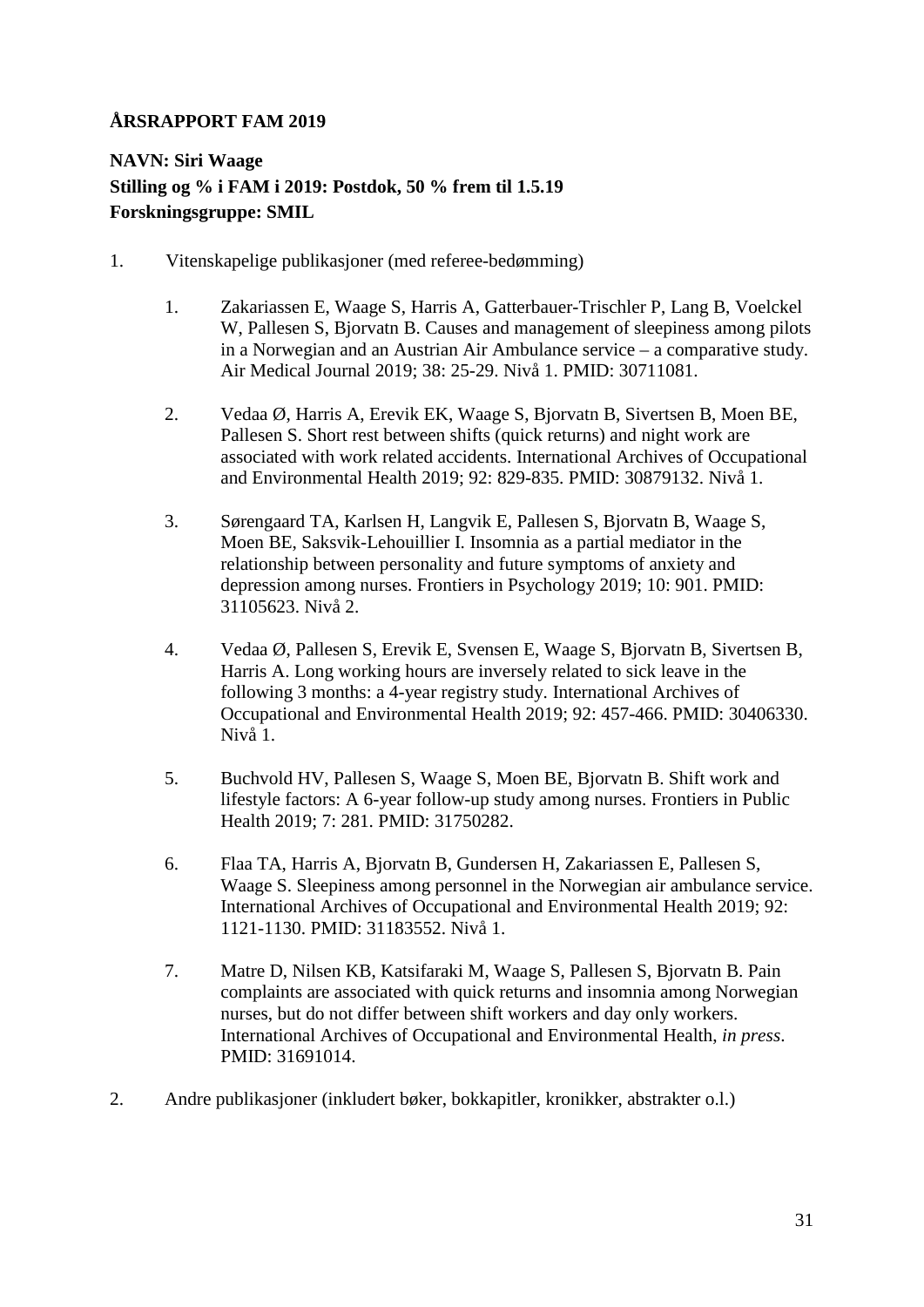- 1. Pallesen S, Bjorvatn B, Moen BE, Thun E, Waage S. Undersøkelsen om skiftarbeid, søvn og helse (SUSSH) blant norske sykepleiere har nå blitt gjennomført for 10. gang. Sykepleien.no, 2019.
- 2. Aasnæs T, Waage S, Blytt KM, Bjorvatn B. Evaluering av Nasjonal konferanse og tidsskriftet SØVN. SØVN 2019; 12(2): 16-19.
- 3. Pågående veiledning av phd-kandidater (navn, tittel på prosjektet, yrke, dato for begynnelsen og slutt)
	- 1. Hovedveileder for Tine Almenning Flaa på doktorgradsprosjektet «Søvn og tretthet blant redningsmenn og piloter i luftambulansetjenesten». Finansiert av NLA fra januar 2018.
	- 2. Medveileder for Erlend Sunde på prosjekt "Effects of bright light intervention for adaptation to night work: Shift work simulation experiments." Finansiert med midler fra Psykologisk fakultet. Startet høsten 2016.
	- 3. Medveileder for Hogne Buchvold på doktorgradsprosjektet «Skiftarbeid og nattarbeid: Påvirkning på vekt og metabolske sykdommer». Finansiert av midler fra Allmennmedisinsk Forskningsfond (AMFF) fra høsten 2017. Planlagt disputas 10.2.20.
- 4. Avlagte doktorgrader i 2019

Ingen

- 5. Pågående veiledning av forskerlinjestudenter, medisinstudentoppgaver og master
	- 1. Hovedveileder særoppgave i medisin for Mona Sharma på prosjekt om endringer i søvn og søvnrelaterte helsemål under og etter en livsstilsintervensjon. Innlevert 15.11.19.
	- 2. Veileder masteroppgave i fysioterapi for Trygve Bruun Endal på prosjekt "Effekt på fysisk form, symptomer, funksjon og relasjon etter 16 ukers strukturert styrkeog utholdenhetstrening i gruppe for pasienter med psykoselidelse». Muntlig eksamen 16.12.19.
- 6. Søknad om forskningsmidler i 2019
	- 7. NFR
	- 8. 10.000.000
	- 9. Forskningsprosjekt
	- 10. 9.700.000 mill
- 11. Forelesning på videre- og etterutdanningskurs

2 t om søvn og søvnsykdommer, Diff.kurs for manuellterapeuter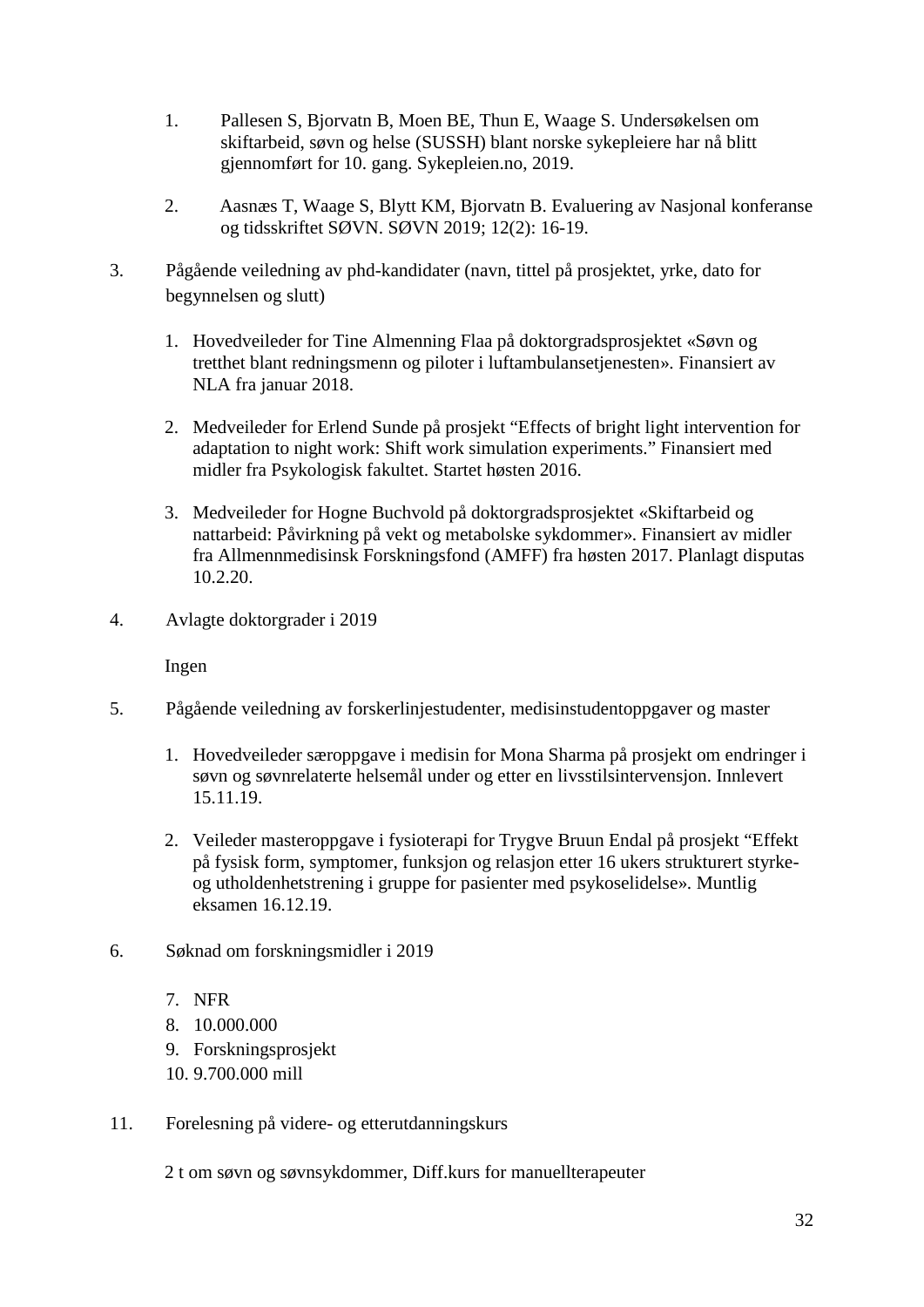1t om å lage poster, NAFALM forskerskole 2 t om søvn, søvnsykdommer og skiftarbeid, videreutdanning i lungesykepleie

12. Deltakelse i kurs i universitetspedagogikk

Nei

 $\overline{a}$ 

13. Pågående forskningsprosjekter (prosjektleder og tittel)

Prosjektleder: Ståle Pallesen/Bjørn Bjorvatn/Siri Waage. Tittel: Søvn, skiftarbeid og helse blant sykepleiere.

Prosjektleder: Siri Waage. Tittel: Søvn og fatigue blant piloter og redningsmenn i luftambulansen.

Prosjektleder: Bjørn Bjorvatn. Tittel: Søvn og skiftarbeid (WOW-prosjektet).

Prosjektleder: Bjørn Bjorvatn. Tittel: Soveromsvaner i den norske befolkning.

Prosjektleder: Eivind Meland. Tittel: «Promoting health in Healthy Living Centres – does it work, how does it work, and why?

14. Deltakelse i "tverrfaglig"[9](#page-32-0) forskningsprosjekter (utover FAM)

1. Prosjektleder: Ståle Pallesen/Bjørn Bjorvatn/Siri Waage. Tittel: Søvn, skiftarbeid og helse blant sykepleiere.

2. Prosjektleder: Siri Waage. Tittel: Søvn og fatigue blant piloter og redningsmenn i luftambulansen.

3. Prosjektleder: Bjørn Bjorvatn. Tittel: Søvn og skiftarbeid (WOW-prosjektet).

#### 15. Internasjonalt samarbeid på forskning- eller undervisningsprosjekter

1. Forskere i nettverket: Bjørn Bjorvatn, Ståle Pallesen, Bente Moen, Siri Waage, Nils Magerøy, Ingvild Saksvik-Lehouillier, Corne Roelen, Torbjørn Åkerstedt, Giovanni Costa, Simon Folkard mfl. Tittel: Skiftarbeid, søvn og helse hos sykepleiere.

<span id="page-32-0"></span><sup>9</sup> Definert som samarbeid med andre forskningsgrupper ved IGS eller Med Fak eller andre fakulteter i Norge